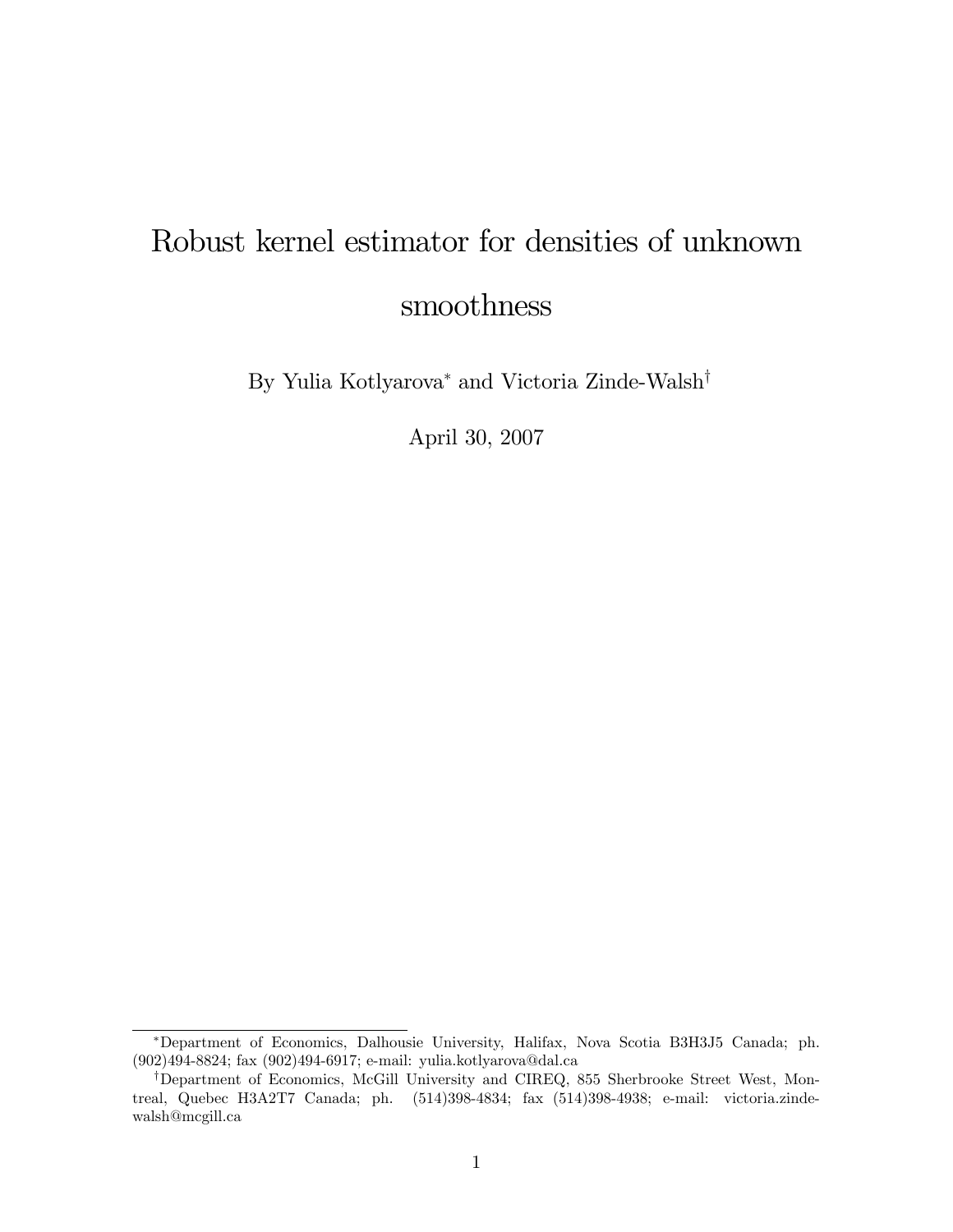Results on nonparametric kernel estimators of density differ according to the assumed degree of density smoothness. A kernel/bandwidth pair that was optimal for a twice differentiable function may not be suitable when the density is piecewise linear. If there is uncertainty about the degree of smoothness, an inappropriate choice may lead to under- or oversmoothing. To examine various possible outcomes we provide asymptotic results on kernel estimation of a continuous density for an arbitrary bandwidth/kernel pair and derive the limit joint distribution of kernel density estimators corresponding to different bandwidths and kernel functions. Using these results, we propose a combined estimator constructed as an optimal linear combination of several estimators with different bandwidth/kernel pairs. Its theoretical properties (Kotlyarova and Zinde-Walsh 2006) are such that it automatically attains the best possible rate without a priori knowledge of the degree of smoothness. Our Monte Carlo results confirm the advantages of the combined estimator of density.

Keywords: Kernel density estimation; Bandwidth selection; Combined estimator

2000 Mathematics Subject Classifications: 62G07; 62G20; 62G35

# 1 Introduction

Investigation of the asymptotic and finite-sample behaviour of kernel density estimators focused largely on the search for appropriate values of the bandwidth, assuming that the underlying model was sufficiently smooth. While it enabled researchers to obtain very precise expressions for the optimal bandwidth, it undermined the primary characteristic feature of non-parametric estimators, their robustness, by restricting density to belong to a class of smooth functions. If second order or higher order derivatives of the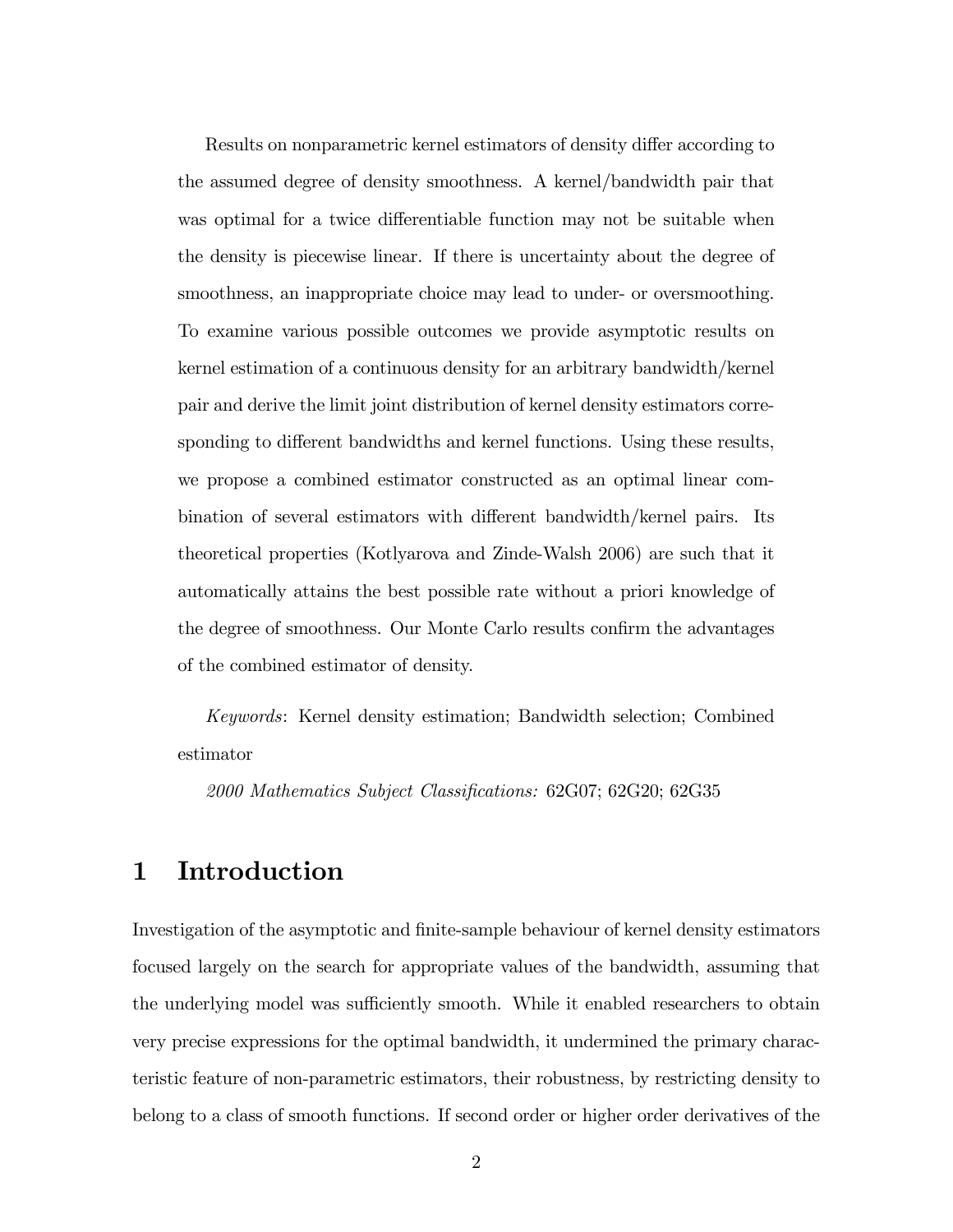density exist, a bandwidth that ensures an optimal convergence rate can be found for a kernel of sufficiently high order. If, however, there is no certainty that the smoothness assumptions hold, under- and especially oversmoothing are likely. Oversmoothing produces heavily-biased estimators; it occurs when the bandwidth is too large and too many irrelevant observations are used to determine the density at a particular point, which leads to elimination of peaks and troughs. Undersmoothing increases the mean squared error (MSE) as the estimate becomes very volatile. If there are no grounds on which to assume smoothness of the density, the chosen rate for the bandwidth may be in error and the estimator will suffer from the problems associated with under- or oversmoothing.

In this paper we consider the asymptotic properties of kernel estimators for a continuous (but not necessarily differentiable) density based on different bandwidth/kernel pairs and investigate ways of improving efficiency that do not rely on smoothness assumptions. Because of the nonparametric rates of convergence, each bandwidth/kernel pair may provide additional information. Similarly to the joint distribution of smoothed least median of squares estimators (Zinde-Walsh 2002) and smoothed maximum score estimators (Kotlyarova and Zinde-Walsh 2004), we derive the joint limit distribution for kernel density estimators. The result demonstrates that some estimators of density at a point may be asymptotically independent, thus a linear combination of several such estimators may improve the accuracy relative to each individual estimator.

Kotlyarova and Zinde-Walsh [KZW] (2006) showed how a linear combination of semi-parametric or non-parametric estimators can protect against negative consequences of errors in assumptions about the order of smoothness and possible oversmoothing by automatically attaining the best rate that would have been possible had we known a priori the optimal bandwidth/kernel pair in the set. The weights in the linear combination are selected to minimize an estimate of the mean squared error; the resulting estimator is what we call a "combined estimator". We demonstrate here that the conditions un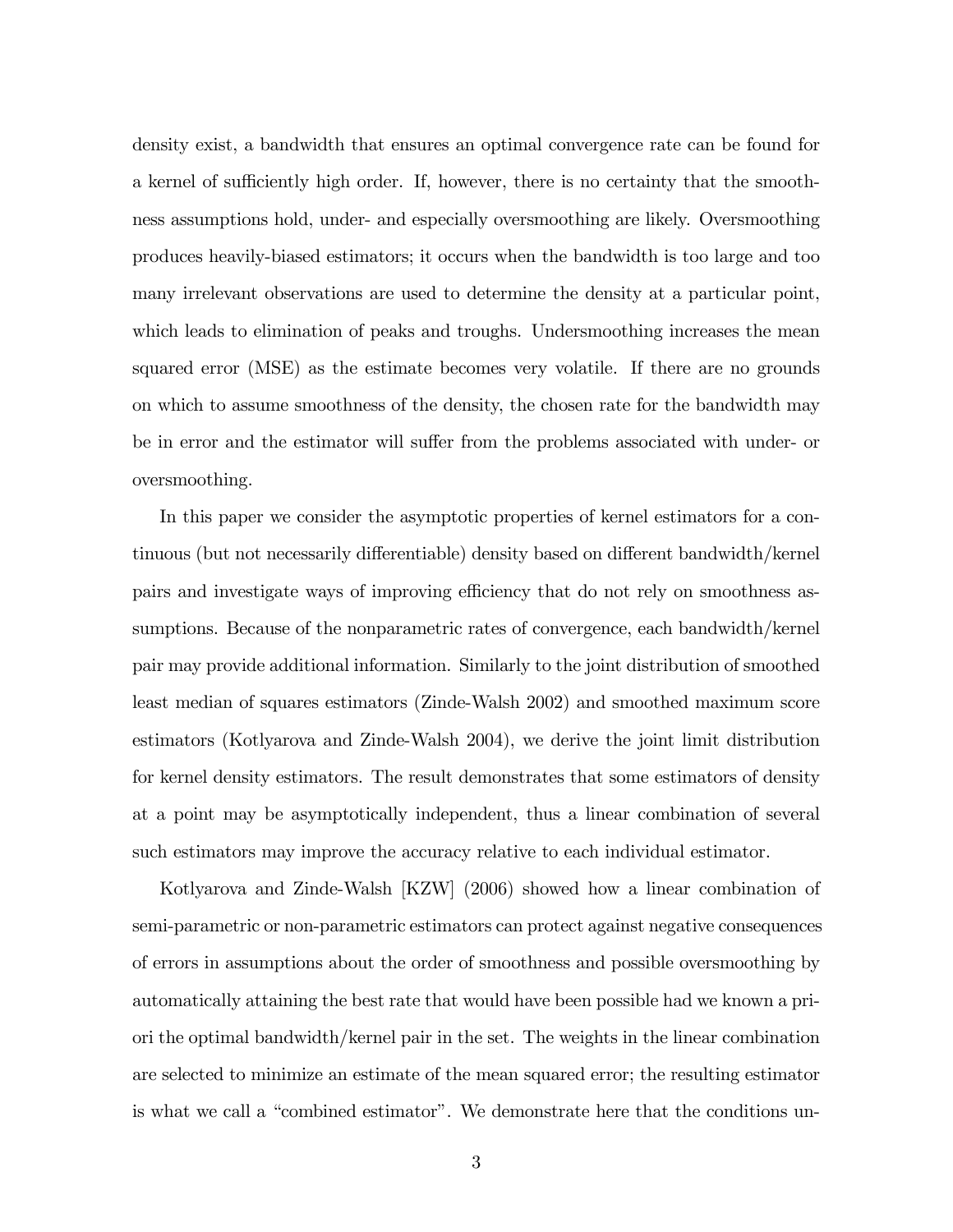der which the asymptotic advantages of the combined estimator hold are satisfied for our kernel density estimators. Mostly, the use of combined estimators in the literature is restricted to convex combinations (see, e.g. Fan and Ullah (1999) where a convex combination of a parametric and a non-parametric regression estimators is employed to protect against misspecification of regression functions). Here we do not impose such restrictions allowing for trade-off between biases in addition to variance reduction.

The results of a Monte Carlo experiment confirm the usefulness of the combined estimator in finite samples. We demonstrate that combined estimators perform as well or even better than the best individual cross-validated estimator. This is an important result since the best individual kernel is not the same for the three models considered in our study. For the standard normal and the mixture of normal densities, the most accurate individual estimator is based on the fourth-order kernel and is significantly better than the estimator with the second-order kernel. As for the non-smooth, piecewise linear density, the second-order kernel yields more precise results than the fourth-order kernel. Thus, the use of the combined estimators protects against losses in accuracy caused by the absence of information about the properties of the density. Moreover, the combined estimator is less sensitive to the choice of smoothing functions.

The paper is organized as follows. Section 2 contains the definitions, assumptions and known results for the kernel density estimator. Section 3 provides asymptotic results under weak (only continuity, no smoothness) assumptions for the kernel density estimator, as well as for the joint limit process for several estimators. The new combined estimator is defined in Section 4, where we also discuss how to compute it (selection of bandwidths, smoothing kernels, estimation of the MSE of a linear combination). Performance of combined estimators is evaluated in a Monte Carlo experiment in Section 5. Appendix provides the proof of Theorem 2 in Section 3.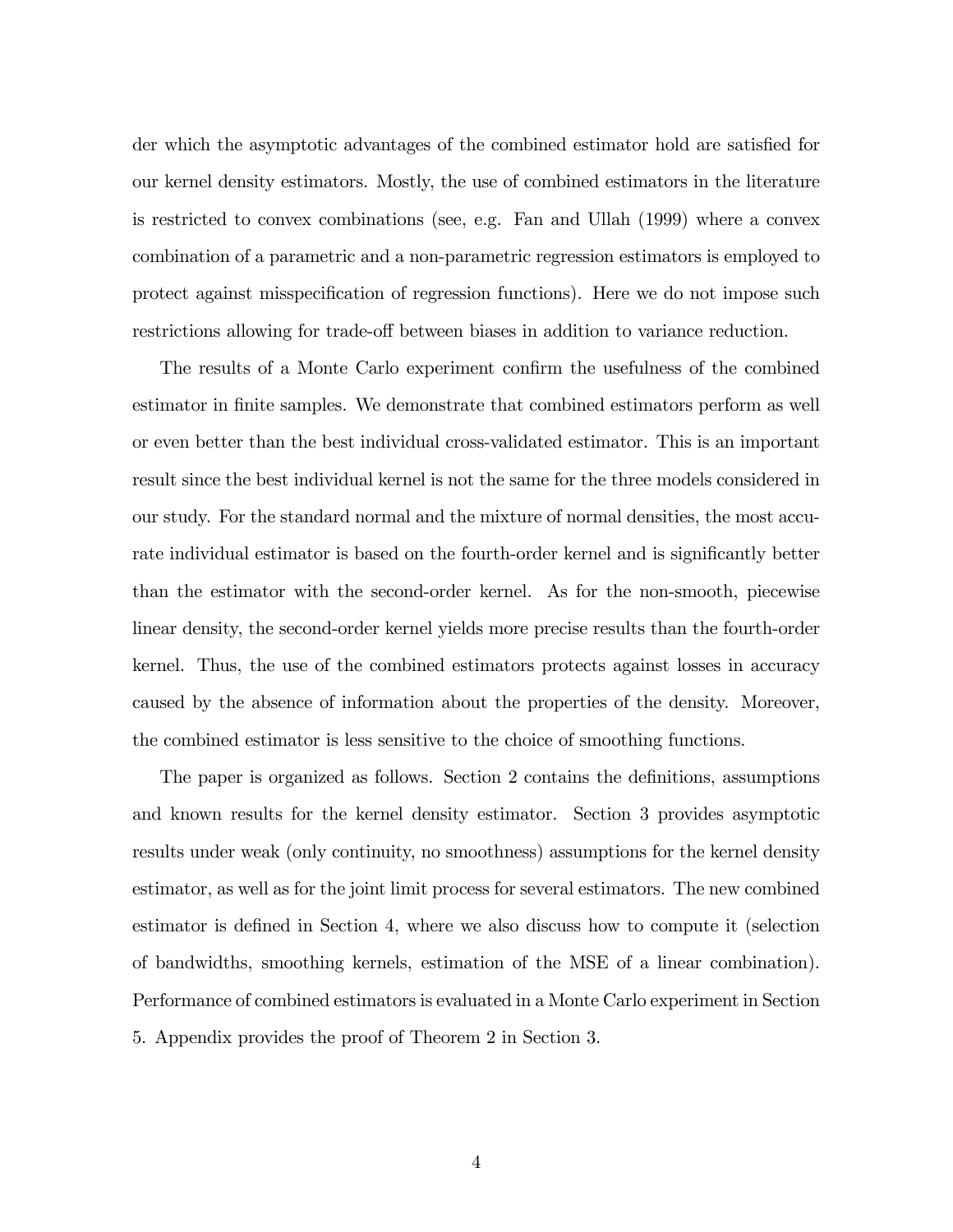### 2 Definitions, assumptions, known results

Consider a univariate random variable X and the corresponding density function  $f(.)$ . We are interested in estimating the value of the density function at  $x$ .

#### Assumption 1.

- (a)  $(X_i)$ ,  $i = 1, ..., n$ , is a random sample of X;
- (b) the density function  $f(x)$  exists and is continuous at x.

To estimate the density we utilize kernel functions but do not restrict kernels to be symmetric or nonnegative density functions; as will be clear later, this may give us some extra flexibility.

#### Assumption 2.

- (a) The kernel smoothing function  $K$  is a continuous real-valued function;
- (b)  $\int K(z)dz = 1;$
- (c) (Parzen 1962)  $\int |K(z)|dz < \infty$ ,  $|z||K(z)| \to 0$  as  $|z| \to \infty$ , sup  $|K(z)| < \infty$ ;  $\int K(z)^{2+\delta} dz < \infty$  for some  $\delta > 0$ .

#### Assumption 3.

- (a) The bandwidth parameter  $h_n \to 0$  as  $n \to \infty$ ;
- (b)  $h_n n \to \infty$  as  $n \to \infty$ .

The kernel density estimator (Rosenblatt 1956, Parzen 1962) is defined as

$$
\hat{f}(x) = \frac{1}{nh_n} \sum_{i=1}^{n} K\left(\frac{X_i - x}{h_n}\right). \tag{1}
$$

Assumptions 1-3 are sufficient to prove that the kernel density estimator is MSEconsistent and has a normal limiting distribution (Parzen (1962) applies Lyapunovís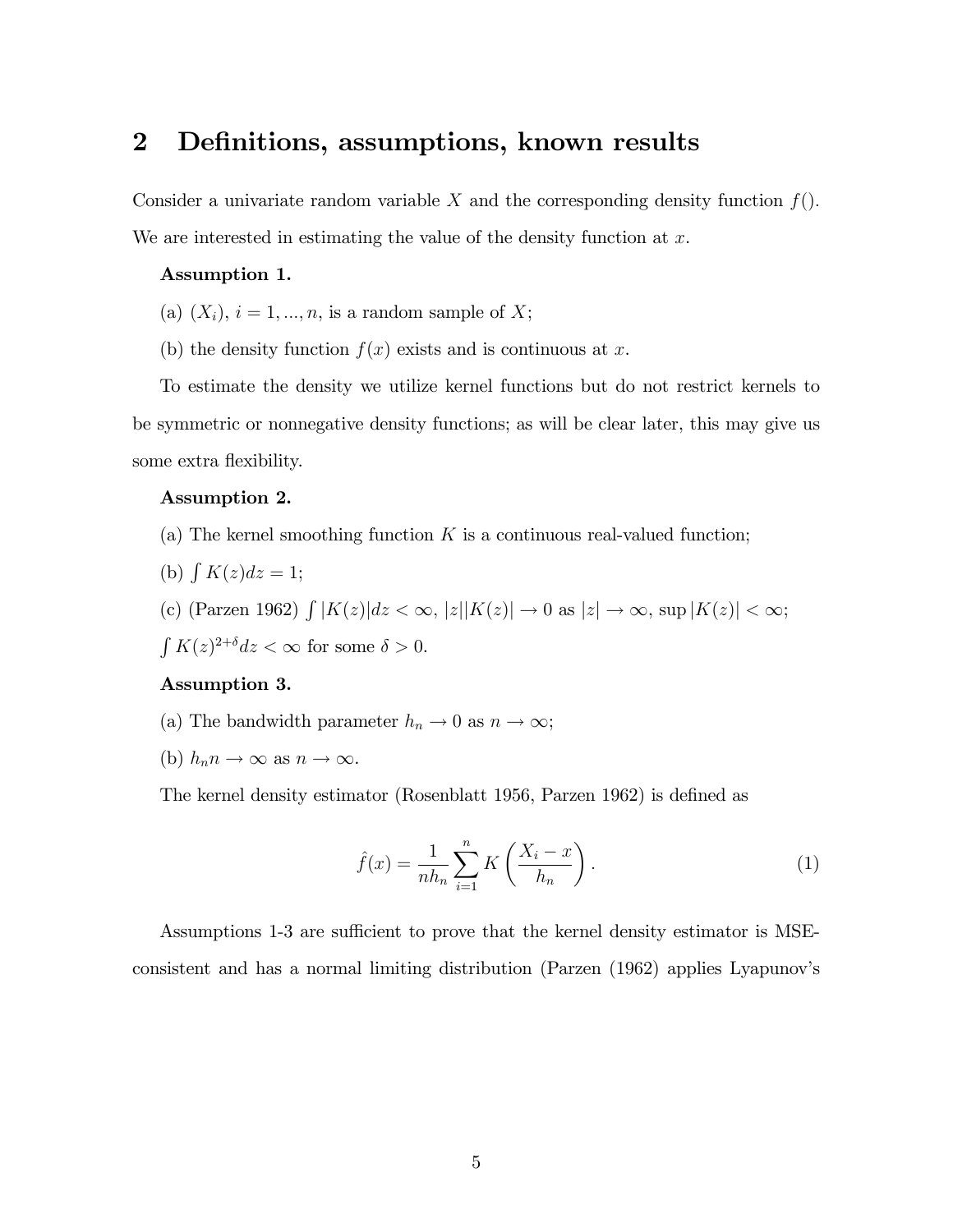central limit theorem for triangular arrays to prove normality):

$$
E(\hat{f}(x) - f(x))^2 \to 0 \text{ as } n \to \infty,
$$
\n(2)

$$
(nh_n)^{\frac{1}{2}}\left(\hat{f}(x)-E\hat{f}(x)\right) \stackrel{d}{\to} N\left(0,f(x)\int K^2(z)dz\right).
$$
 (3)

Assumption 3a ensures that the estimator is asymptotically unbiased; Assumptions 3b and 2c guarantee that the variance of the estimator will tend to zero.

If the existence of continuous second order derivatives of the density function is assumed then the sharp rate of bandwidth  $h_n = cn^{-\frac{1}{5}}$  will be optimal for a secondorder kernel and the convergence rate of the density estimator is  $n^{-2/5}$  (see Pagan and Ullah (1999) for discussion). If higher order derivatives of density exist, further improvements in efficiency can be obtained by using a higher order kernel<sup>1</sup> to reduce the bias (Cleveland and Loader 1996, Marron and Wand 1992).

The assumption of continuity of the second derivative of the density function can not be easily verified although it is routinely made when determining the optimal bandwidth using Silverman's (1986) "rule of thumb", or plug-in methods by Park and Marron (1990) and Sheather and Jones (1991). However, the bandwidth selection methods that are based on this assumption may behave very poorly when it is violated (Loader 1999a,b). The data-driven methods of bandwidth selection such as the least squares cross validation (Rudemo 1982, Bowman 1984) and the likelihood cross validation (Duin 1976) do not assume differentiability of the density function and may be asymptotically optimal under weak underlying assumptions (Hall 1983, Stone 1984).<sup>2</sup>

Several Monte Carlo experiments (Park and Turlach 1992, Loader 1999a,b) show that plug-in methods perform well when the density is relatively smooth (and prefer-

<sup>&</sup>lt;sup>1</sup>Higher order kernel may produce negative values for the density at some points.

<sup>2</sup>When the data set is large, cross validation will take a long time to compute since the computation time is a quadratic function of the sample size; in such situations one could use the recently proposed modified versions such as in Lambert et al  $(1999)$ .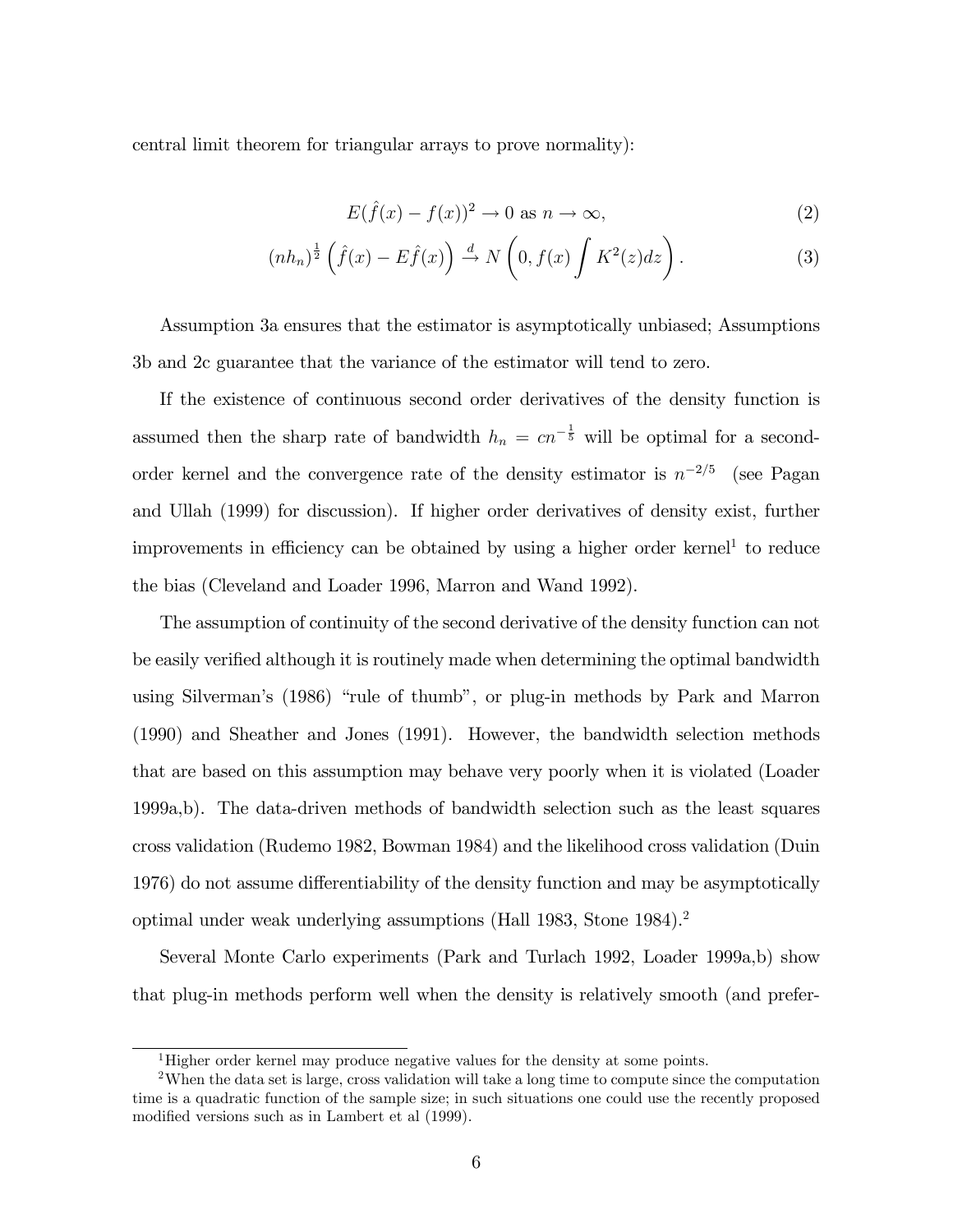ably unimodal) but often oversmooth more irregular densities. Cross-validation methods identify very well steep peaks and other irregularities of the density but tend to undersmooth in more conventional settings.

The kernel order also plays an important role, with higher order kernel delivering improved performance in highly smooth cases and lower order being better suited when the density is not sufficiently smooth. Without a priori knowledge of density smoothness there is no clear indication of how to select the order of kernel and the corresponding bandwidth.

In this paper we consider the combined estimator designed to circumvent the choice of bandwidth and kernel problem. In the next section we develop the asymptotic results that prove that the assumptions in KZW  $(2006)$  are satisfied and thus the combined estimator will automatically deliver the optimal rate.

# 3 Asymptotic properties of kernel estimators

# 3.1 Distribution of a single univariate density estimator when density is continuous

We define the bias of the kernel density estimator

$$
B(h_n, K, x) = E(\hat{f}(x) - f(x)) = \int K(z) [f(x + zh_n) - f(x)] dz.
$$
 (4)

Under Assumption 3a,  $B(h_n, K, x)$  converges to 0. Under more stringent differentiability assumptions, a sharp rate for  $B(h_n, K, x)$  could be determined but we do not make such assumptions. To simplify notation, the subscript n will be omitted in  $h_n$ .

The following theorem is a corollary of Parzen's results (2) and (3).

**Theorem 1.** Under Assumptions 1 - 3, if h is such that as  $n \to \infty$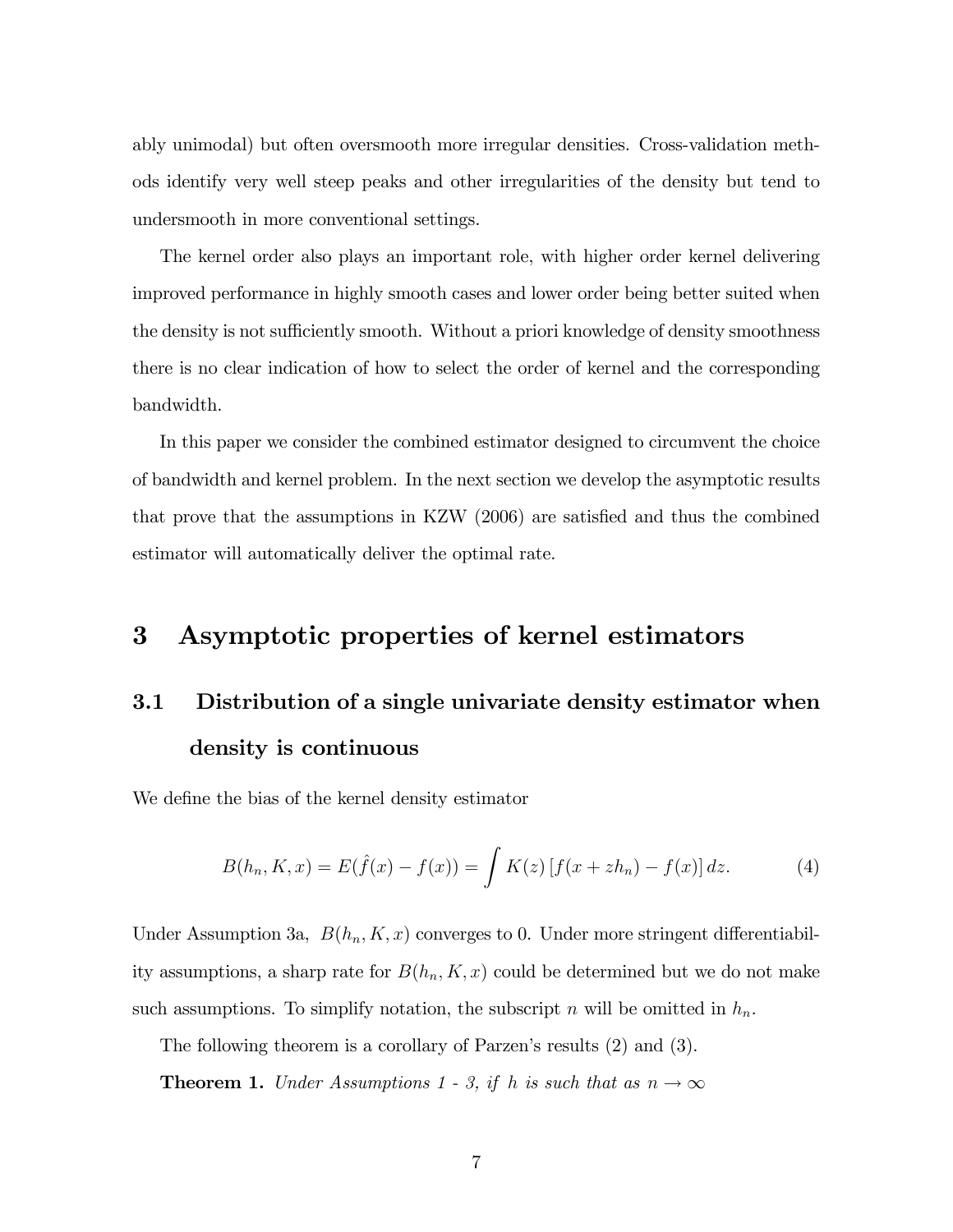(a) 
$$
n^{1/2}h^{1/2}B(h, K, x) \to 0
$$
  
\nthen  $n^{1/2}h^{1/2}(\hat{f}(x) - f(x)) \xrightarrow{d} N(0, f(x) \int K^2(w)dw)$ ;  
\n(b)  $n^{1/2}h^{1/2}B(h, K, x) \to B(K)$ , where  $0 < |B(K)| < \infty$ ,  
\nthen  $n^{1/2}h^{1/2}(\hat{f}(x) - f(x)) \xrightarrow{d} N(B(K), f(x) \int K^2(w)dw)$ ;  
\n(c)  $n^{1/2}h^{1/2} |B(h, K, x)| \to \infty$   
\nthen  $|B(h, K, x)|^{-1} [\hat{f}(x) - f(x) - B(h, K, x)] = o_p(1)$ .

Thus, for case (a) (undersmoothing) we obtain a limiting normal distribution, a limit normal with a non-zero mean for (b), and in case (c) the bias dominates. Without making assumptions about the degree of smoothness of density all that is known is that for some rate of  $h \to 0$  there is undersmoothing and an unbiased limiting Gaussian distribution, and for some slower convergence rate of  $h$  there is oversmoothing. Existence of an optimal rate depends on convergence properties of  $B(h, K, x)$  that cannot be asserted without strengthening the assumptions.

# 3.2 The joint limit process for univariate density estimators of continuous densities

Assume that  $\hat{f}(h, K, x)$  represents the estimator when the function K and bandwidth h are utilized. Consider a number of bandwidths h:  $\{h_i\}_{i=1}^m$ . Assume that  $h_i$  for  $i \leq m'$  corresponds to undersmoothing (part (a) of Theorem 1) while  $h_i$  for i such that  $m' \leq m'' < i \leq m$  corresponds to oversmoothing (part (c) of Theorem 1). If an optimal rate exists then one could have  $m'' \ge m' + 1$  and  $h_i$  for  $i = m' + 1, ..., m''$  corresponding to the optimal rate. For example, for an  $s$  times continuously differentiable density and using some s-order kernel, the optimal bandwidth is  $O(n^{-\frac{1}{2s+1}})$  (see, e.g., Pagan and Ullah (1999), p. 30).

We combine each  $h_i$  with each smoothing function  $K_j$  from some set of functions that satisfy Assumption 2,  $j = 1, ..., l$ . Define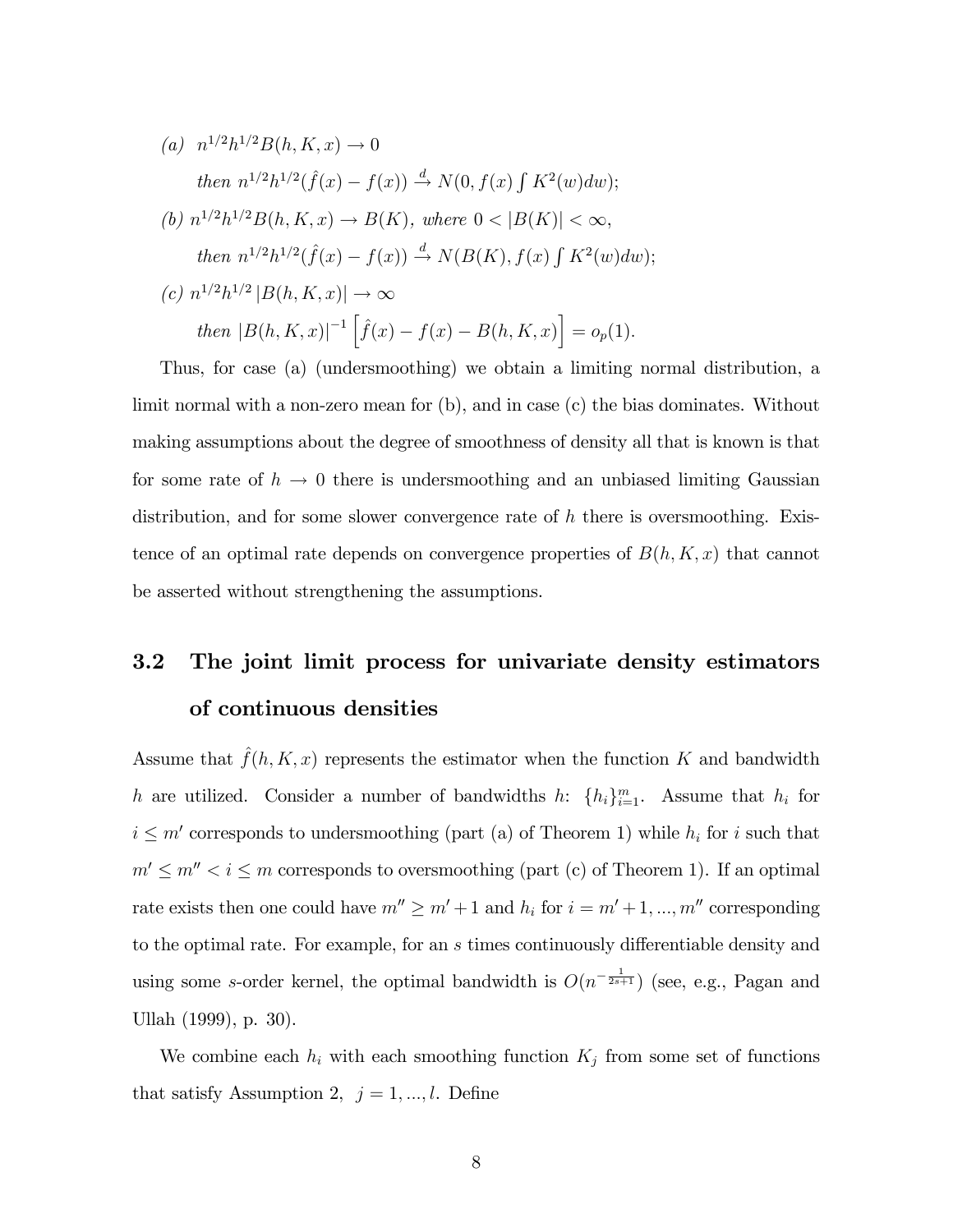$$
\eta(h_i, K_j) = \begin{cases}\n n^{1/2} h_i^{1/2}(\hat{f}(h_i, K_j, x) - f(x)) \text{ for } i = 1, ..., m', \\
 n^{1/2} h_i^{1/2}(\hat{f}(h_i, K_j, x) - f(x) - B(h_i, K_j, x)) \\
 \text{ for } i = m' + 1, ..., m'', \\
 |B(h_i, K_j, x)|^{-1} \left[ \hat{f}(h_i, K_j, x) - f(x) - B(h_i, K_j, x) \right] \\
 \text{ for } i = m'' + 1, ..., m.\n\end{cases}
$$

**Theorem 2.** Suppose that Assumptions 1-3 hold for each bandwidth  $h_i, 1 \leq i \leq m$ , and for each kernel  $K_j$ ,  $1 \leq j \leq l$ , and that the functions  $\{K_j\}_{j=1}^l$  form a linearly  $independent\ set^3.$ 

(a) If each  $h_1, ..., h_{m''}$   $(m'' \leq m)$  satisfies condition (a) or (b) of Theorem 1 then  $\eta_a \equiv (\eta(h_1, K_1)', ..., \eta(h_1, K_l)', ..., \eta(h_{m''}, K_1)', ..., \eta(h_{m''}, K_l)')' \stackrel{d}{\rightarrow} N(0, f(x)\Psi),$ where the covariance between  $\eta(h_{i_1}, K_{j_1})$  and  $\eta(h_{i_2}, K_{j_2})$  is determined by the following element of the  $lm'' \times lm''$  matrix  $\Psi$ :

$$
\Psi_{(i_1-1)l+j_1,(i_2-1)l+j_2} = \begin{cases}\n\sqrt{q} \int K_{j_1}(w) K_{j_2}(qw) dw & \text{if } h_{i_1}/h_{i_2} \to q < \infty, \\
0 & \text{if } h_{i_1}/h_{i_2} \to 0 \text{ or } h_{i_1}/h_{i_2} \to \infty; \\
0 & \text{if } h_{i_1}/h_{i_2} \to 0 \text{ or } h_{i_1}/h_{i_2} \to \infty;\n\end{cases}
$$
\n
$$
(\eta(h_{m''+1}, K_1)', ..., \eta(h_{m''+1}, K_l)', ..., \eta(h_m, K_1)', ..., \eta(h_m, K_l)')' \xrightarrow{p} 0;
$$
\n
$$
(c) \ Cov(\eta(h_{i_1}, K_{j_1}), \eta(h_{i_2}, K_{j_2})) \to 0 \text{ for } 1 \leq i_1 \leq m'' \text{ and } m'' + 1 \leq i_2 \leq m, \text{ and }
$$

$$
\textit{any } j_1, j_2.
$$

The proof is provided in the Appendix. Theorems 1 and 2 can be easily extended to the case of multivariate density functions at the cost of more notational complexity.

Thus, if the bandwidths approach 0 at different rates or  $\int K_{j_1}(w)K_{j_2}(w)dw = 0$ , the corresponding estimators  $\hat{f}(h_{i_1}, K_{j_1}, x)$  and  $\hat{f}(h_{i_2}, K_{j_2}, x)$  are asymptotically independent. This is a consequence of the fact that only a small fraction of observations have any effect on the estimator, therefore reweighting observations with different kernel functions can produce estimators with independent limit processes.

Theorems 1 and 2 of this section correspond to Assumptions 1 and 2 in KZW(2006)

<sup>&</sup>lt;sup>3</sup>If some linear combination of smoothing kernels  $K_j$  is zero then the joint distribution at each bandwidth is degenerate.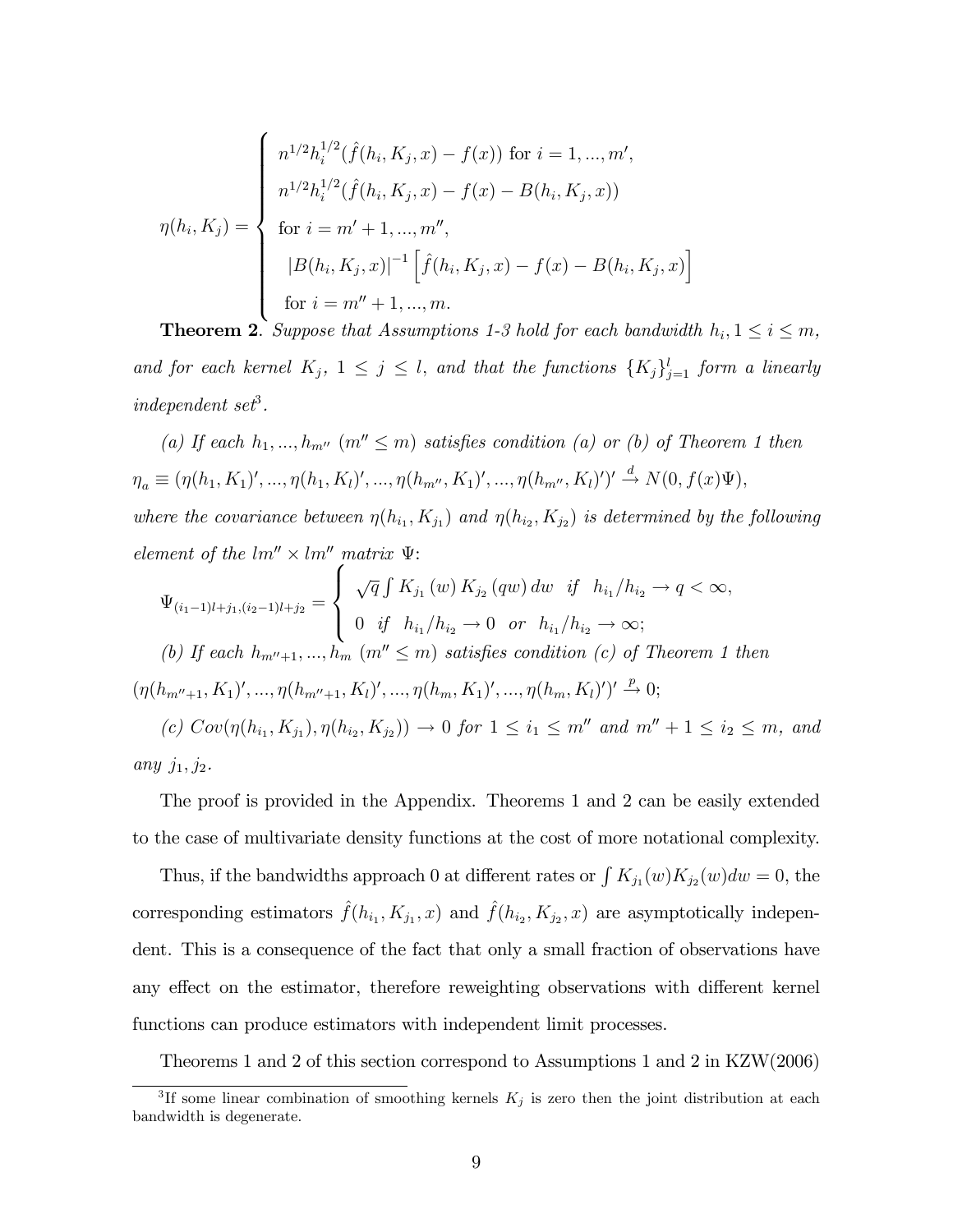where it is shown that once these assumptions hold there will be gains from combining kernel density estimators.

### 4 The combined estimator

In this section we define the combined estimator for density and discuss some of the specifics of constructing it.

#### 4.1 Definition of the combined estimator

Suppose that bandwidths  $h_1 < h_2 < \ldots < h_m$  correspond to various convergence rates, where  $h_1$  corresponds to undersmoothing and  $h_m$  to oversmoothing; the optimal rate may or may not exist. For a set of smoothing functions  $K_1, ..., K_l$ , Theorem 2 indicates the structure of the joint limit distribution of  $\hat{f}(h_i, K_j, x)$ .

Construct a linear combination  $\hat{f}(a) = \sum_{m=1}^{m}$  $i=1$  $\frac{l}{\sum}$  $j=1$  $a_{ij} \hat{f}(h_i,K_j,x), \sum$  $_{i,j}$  $a_{ij} = 1$ . Assume that the biases, variances and covariances for all  $\hat{f}(h_i, K_j, x)$  are known. Then one could find weights  $\{a_{ij}\}$  that minimize the mean squared error  $MSE(\hat{f}(a))$  and provide an optimal estimator:

$$
MSE(\hat{f}(a)) = \sum_{i_1, j_1, i_2, j_2} a_{i_1 j_1} a_{i_2 j_2} \{ B(h_{i_1}, K_{j_1}, x) B(h_{i_2}, K_{j_2}, x) + Cov(\hat{f}(h_{i_1}, K_{j_1}, x), \hat{f}(h_{i_2}, K_{j_2}, x)) \}.
$$

In KZW (2006) the limit weights are derived and it is shown that the convergence rate for the optimal combination is at least as fast as that for the best individual estimator. In fact, since the weights are not necessarily non-negative there is a possibility of trading of the biases of individual estimators. It should be emphasized that the proposed combined estimator is local and the weights change from point to point, allowing for additional flexibility in fitting the data.

To implement this approach we need to estimate the biases and covariances of all  $\hat{f}(h_i, K_j, x)$ .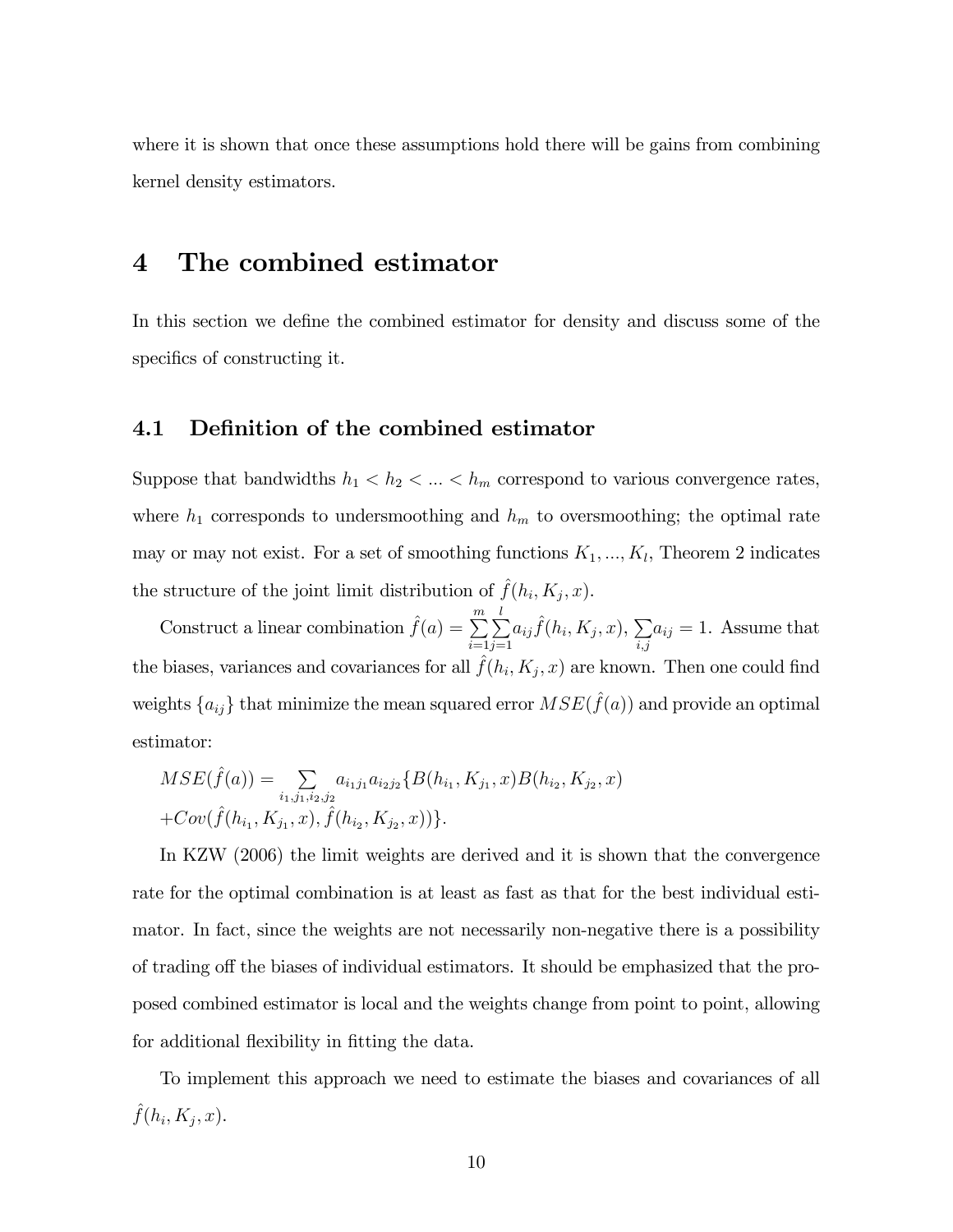Denote estimated biases and covariances by "hats".

Then, for a univariate density,

$$
\widehat{MSE}(\hat{f}(a)) = \sum_{i_1, j_1, i_2, j_2} a_{i_1 j_1} a_{i_2 j_2} \{\hat{B}(h_{i_1}, K_{j_1}, x)\hat{B}(h_{i_2}, K_{j_2}, x) + \widehat{Cov}(\hat{f}(h_{i_1}, K_{j_1}, x), \hat{f}(h_{i_2}, K_{j_2}, x))\}.
$$

Define the combined density estimator  $\hat{f}_c$  as a linear combination  $\hat{f}_c = \hat{f}(\hat{a})$ , where

$$
\widehat{a} = \arg\min \widehat{MSE}(\widehat{f}(a)), \quad \sum_{i,j} a_{ij} = 1. \tag{5}
$$

In KZW (2006) it is demonstrated that as long as Assumptions 1 and 2 hold and the covariances and biases are consistently estimated the combined estimator performs similarly to the (infeasible) optimal combination.

#### 4.2 Construction of the combined estimator

#### 4.2.1 Estimation of variances and biases

Consistent estimators for biases and covariances can be obtained by various procedures; we require that these estimators do not rely on information about density smoothness.

Consider first the covariance matrix. For large sample sizes, one can rely on the joint asymptotic distribution (Theorem 2). For the diagonal elements,  $Var(\hat{f}(h_i, K_j, x))$ , use  $\frac{\widehat{f(x)} \int K_j(w)^2 dw}{l}$  $\frac{Hf(x)}{h_in}$ . The estimate of the density,  $f(x)$ , has to be specified. Since the smallest bandwidth corresponds to an estimator with the smallest bias, the candidates for the estimate are  $\hat{f}(h_1, K_j, x)$  or a weighted average of individual estimators evaluated at  $h_1$  using kernels  $K_1, \ldots, K_l$ . For all off-diagonal elements, covariances  $Cov(\hat{f}(h_{i_1}, K_{j_1}, x), \hat{f}(h_{i_2}, K_{j_2}, x))$  can be approximated by  $\frac{f(x)}{xh}$  $nh_{i_2}$  $\int K_{j_1}(w) K_{j_2}(\frac{h_{i_1}}{h_{i_2}})$  $\frac{n_{i_1}}{n_{i_2}}$ w $)$ dw.

For small sample sizes, it would be more appropriate to apply the bootstrap (see Hall (1992) for a discussion of the bootstrap for nonparametric estimators) for both variances and covariances: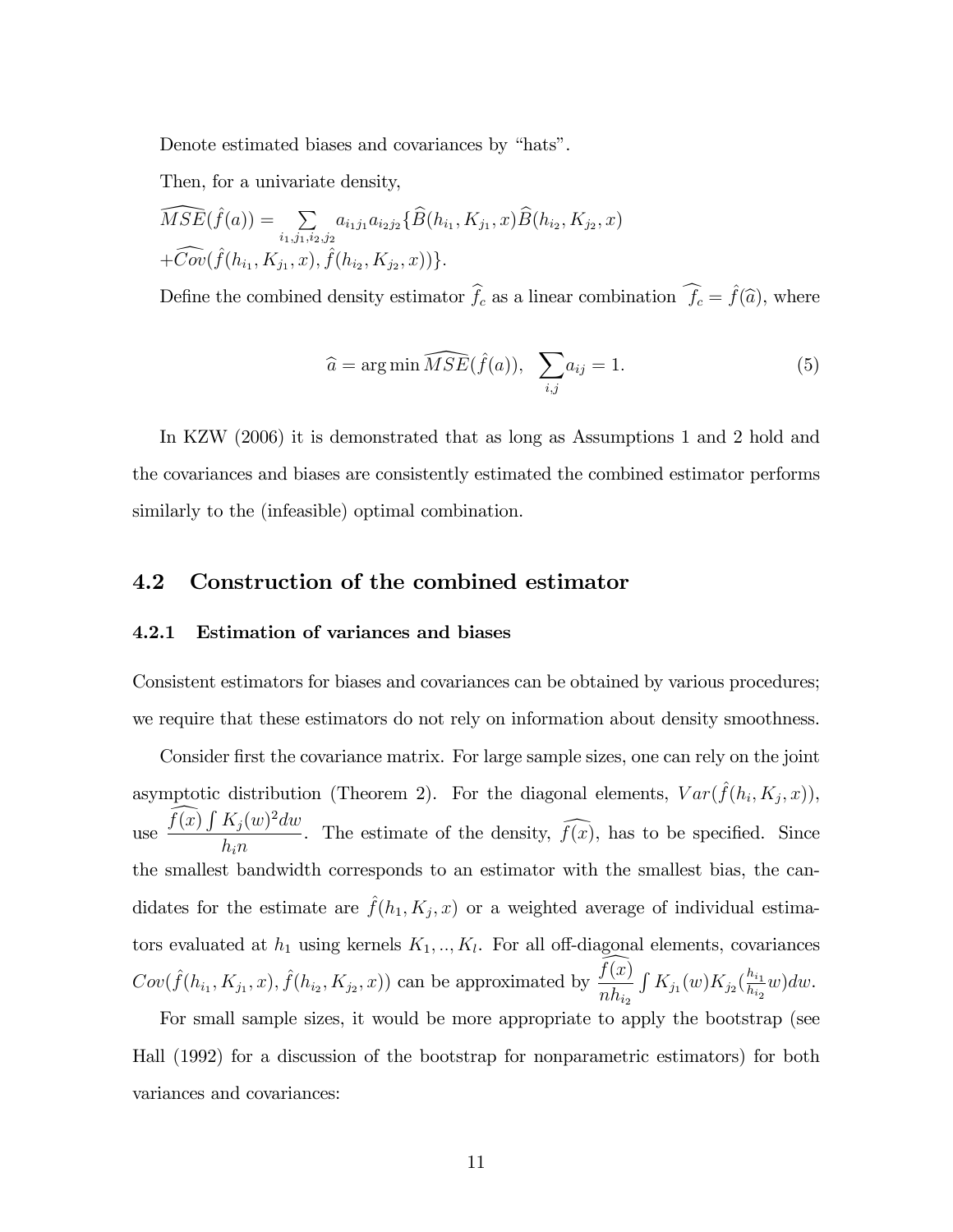$$
\widehat{Cov}(\widehat{f}(h_{i_1}, K_{j_1}, x), \widehat{f}(h_{i_2}, K_{j_2}, x))
$$
\n
$$
= (M - 1)^{-1} \sum_{s=1}^{M} \left( \widehat{f}_s(h_{i_1}, K_{j_1}, x) - M^{-1} \sum_{t=1}^{M} \widehat{f}_t(h_{i_1}, K_{j_1}, x) \right)
$$
\n
$$
\times \left( \widehat{f}_s(h_{i_2}, K_{j_2}, x) - M^{-1} \sum_{t=1}^{M} \widehat{f}_t(h_{i_2}, K_{j_2}, x) \right),
$$

where M is the number of bootstrap replications, while  $\hat{f}_s$  and  $\hat{f}_t$  denote kernel density estimates based on the sth and tth bootstrapped samples, respectively.

In our Monte Carlo experiment we used the first, asymptotic, method, with  $\widehat{f(x)} =$  $l^{-1}\sum_{i=1}^l$  $j=1$  $\hat{f}(h_1, K_j, x).$ 

Estimation of the bias is more complicated. Without assumptions regarding smoothness of the density function, we do not know the precise convergence rate of the bias. Existing methods of bias correction and approximation (e.g., Schucany and Sommers 1977, Gerard and Schucany 1999) are based on the assumption that the density is several times differentiable. The standard bootstrap procedure is not applicable either: due to the linear structure of kernel density estimators the expected value of the bootstrapped bias is zero (Hall 1992).

In our Monte Carlo study, we will use the fact that the estimators with the smallest bandwidth (undersmoothing) have biases that converge to zero the fastest. To find individual biases, we subtract the average of estimators with the smallest bandwidth from actual estimators<sup>4</sup>:  $\widehat{B}(h_i, K_j, x) = \widehat{f}(h_i, K_j, x) - l^{-1} \sum_{i=1}^l$  $p=1$  $\hat{f}(h_1, K_p, x).$ 

#### 4.2.2 Procedure for computing the combined estimator

To determine a set of bandwidths we start with the bandwidth obtained using least squares cross validation (LSCV). The robust method of the LSCV is considered to be appropriate under very weak assumptions (see Li and Racine (2007) for discussion). Several studies (Park and Turlach 1992, Loader 1999a) indicate that this bandwidth

<sup>&</sup>lt;sup>4</sup> According to Hall (1992, p. 207), another approach to bias estimation is to use an estimate  $\hat{f}$ of the density f in the definition of the bias:  $\int K(w)\hat{f}(x - hw)dw - \hat{f}(x)$ . However, the question of choosing an appropriate  $\hat{f}(x)$  for this bias estimator remains open.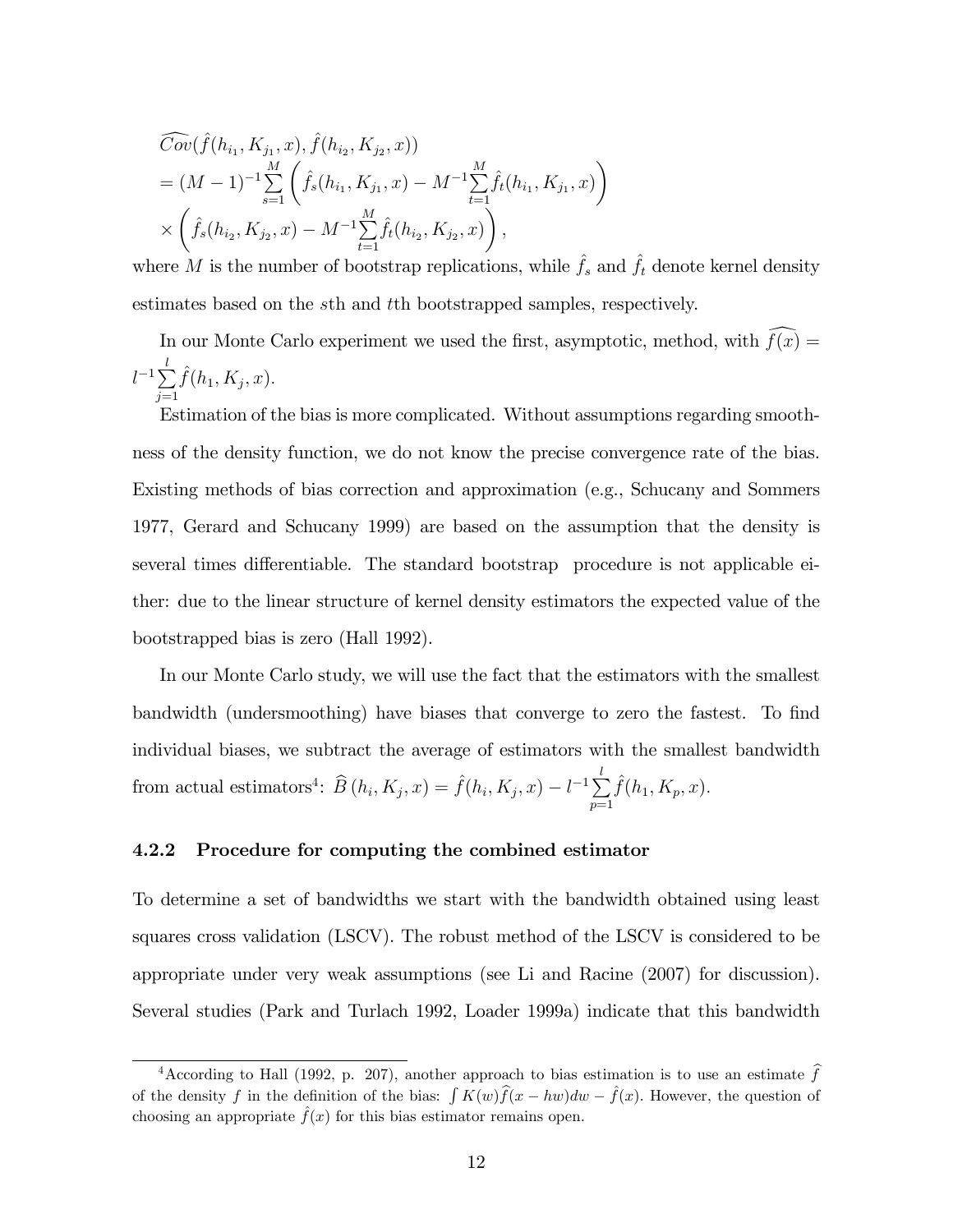is usually smaller than the bandwidths obtained by other methods and corresponds to undersmoothing. We experimented with bandwidths smaller than LSCV and our results confirmed generally poorer performance of such bandwidths both in individual and combined estimators. Thus we compute other bandwidths as constant multiples of the LSCV bandwidth determined as  $d^{i-1}h_{LSCV}$ , where  $d > 1$ , for  $i = 2, ..., m$ . After experimenting with a wider range of m we selected  $d = 1.5$  and  $m = 3$ .

Recall that the estimators at the lowest bandwidth are used to compute the biases; this may cause a problem of possible underestimation of the MSE of density estimators with the lowest bandwidth because, when the combined estimator is based on a single kernel, the estimate of the bias for the lowest bandwidth is zero by construction. By experimentation we found that this is indeed the case, therefore we do not include the lowest bandwidth estimators in the combination.

Symmetric kernels are appropriate when dealing with smooth densities, while asymmetric functions may pick up some irregularities of the density that will be discarded by symmetric smoothing functions. There may be some advantage in using mutually orthogonal kernels since they produce asymptotically uncorrelated estimators that provide complementary information.

The entire procedure for a combined estimator includes the following steps: (i) compute the LSCV bandwidth and the other  $m-1$  bandwidths for each kernel; (ii) find the density estimators for all smoothing functions and bandwidths; (iii) estimate the biases and the covariance matrix by the methods described in section 4.2.1; (iv) find the optimal weights for the linear combination of estimators for all kernels and all bandwidths, excluding the lowest, by solving (5) and obtain the combined estimator by using these weights.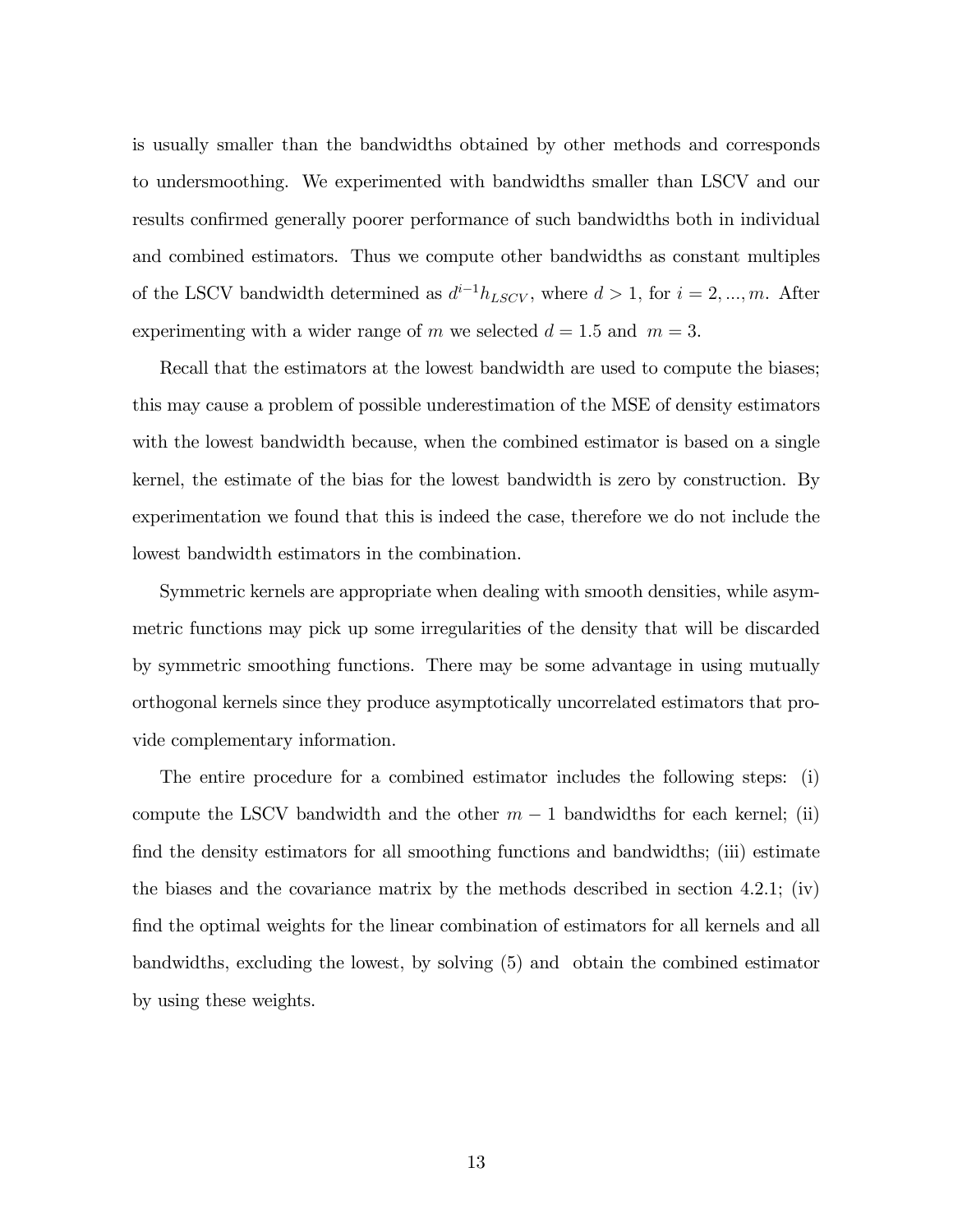# 5 Performance of the combined estimator

#### 5.1 The DGP and combined estimator of density

We consider three different density functions.

For the first model we use the standard normal distribution:  $f_1(x) = \phi(x)$ . Its density is infinitely differentiable and very smooth; the density estimator evaluated at the rule-of-thumb bandwidth is the optimal choice.

In the second model we consider the mixture of three normal densities

$$
f_2(x) = 0.5\phi(x) + 3\phi(10(x - 0.8)) + 2\phi(10(x - 1.2))
$$

analyzed by Härdle et al (1998). This density is also infinitely differentiable; however, it is trimodal and much more wiggly than the standard normal density. Theoretically, the rate of convergence of the estimator is determined, as for the standard normal distribution, by the order of the smoothing function. The rule of thumb, designed for bell-shaped symmetric functions, will not be optimal in this case, though it should produce an estimator converging at the rate  $n^{-2/5}$  for the second order kernel. The more meaningful comparison here is between the estimator with LSCV bandwidth and the combined estimators.

The third model contains a piecewise linear density that satisfies the Lipschitz condition everywhere.

$$
f_3(x) = \begin{cases} 5.25 - 5x & \text{if } x \in [0.95, 1.05], \\ 0.5 & \text{if } x \in [0, 0.95), \\ 0.5 + 5x & \text{if } x \in [-0.1, 0), \\ -0.0475 - 0.475x & \text{if } x \in [-1.1; -0.1), \\ 0.9975 + 0.475x & \text{if } x \in [-2.1; -1.1), \\ 0 & \text{otherwise.} \end{cases}
$$

The rule-of-thumb bandwidth will converge to zero too slowly. The LSCV bandwidth should perform well but the choice of kernel may affect its performance. The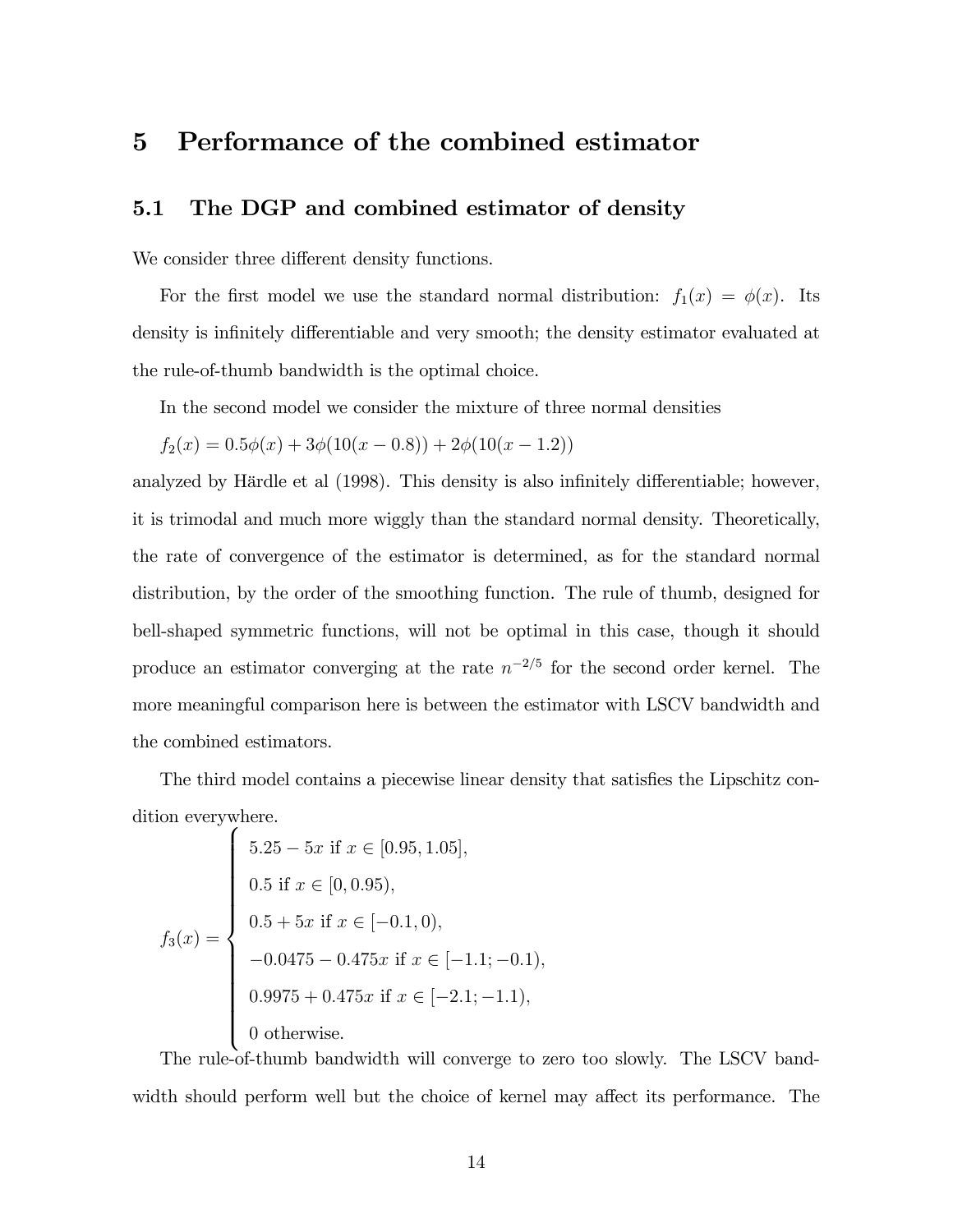question is whether the combined estimator could offer an advantage.

The sample sizes considered in the experiments are  $n = 500, 1000,$  and 2000; 1000 replications per model were performed.

We report results for combined estimators constructed using three bandwidths:  $h_{\min} =$  least squares cross validation, 1.5 $h_{\min}$  and 2.25 $h_{\min}$ .

We utilize the following four kernel functions defined on  $[-1,1]$ :

- (a) symmetric second-order kernel  $K2 = \frac{15}{16} (1 x^2)^2 I(|x| \le 1);$
- (b) symmetric fourth-order kernel  $K4 = \frac{105}{64} (1 x^2)^2 (1 3x^2) I(|x| \le 1);$

and two orthogonal asymmetric kernels of order three:

(c)  $K3a(x) = \frac{105}{64} (1 - 3x^2) (1 + \sqrt{23}x) (1 - x^2)^2 I(|x| \le 1)$  and (d)  $K3b(x) = \frac{105}{64} (1 - 3x^2) (1 - \sqrt{23}x) (1 - x^2)^2 I(|x| \le 1).$ 

The two asymmetric kernels may be more appropriate for modelling irregular densities. If the density function is symmetric and more than three times differentiable, theoretical biases for the two functions are opposite in sign and equal in absolute value, and a simple average of these two estimators may produce variance reduction by a factor of 2 and a bias reduction equivalent to using a fourth-order kernel.

We report estimates of integrated MSE for the cross-validated density estimators based on K2 and K4 and the combined estimators based on (a) the second-order function K2; (b) K4 only; (c) both K2 and K4, and (d) both K3a and K3b.

The algorithm for the least squares cross validation follows Silverman (1986). For the combined estimator that uses both  $K2$  and  $K4$ , we construct separate sets of bandwidths for the elements with  $K2$  and the elements with  $K4$ , since the cross-validated bandwidths for these two functions are quite different. In the case of the combined estimator with third-order functions, the lowest bandwidth corresponds to the crossvalidated bandwidth for the symmetric function  $0.5K3a + 0.5K3b = K4$ .

For the standard normal density, MSE's are estimated at 141 points between  $-3.5$ and 3.5. For the mixture of normal densities, we consider 121 points between -3 and 3,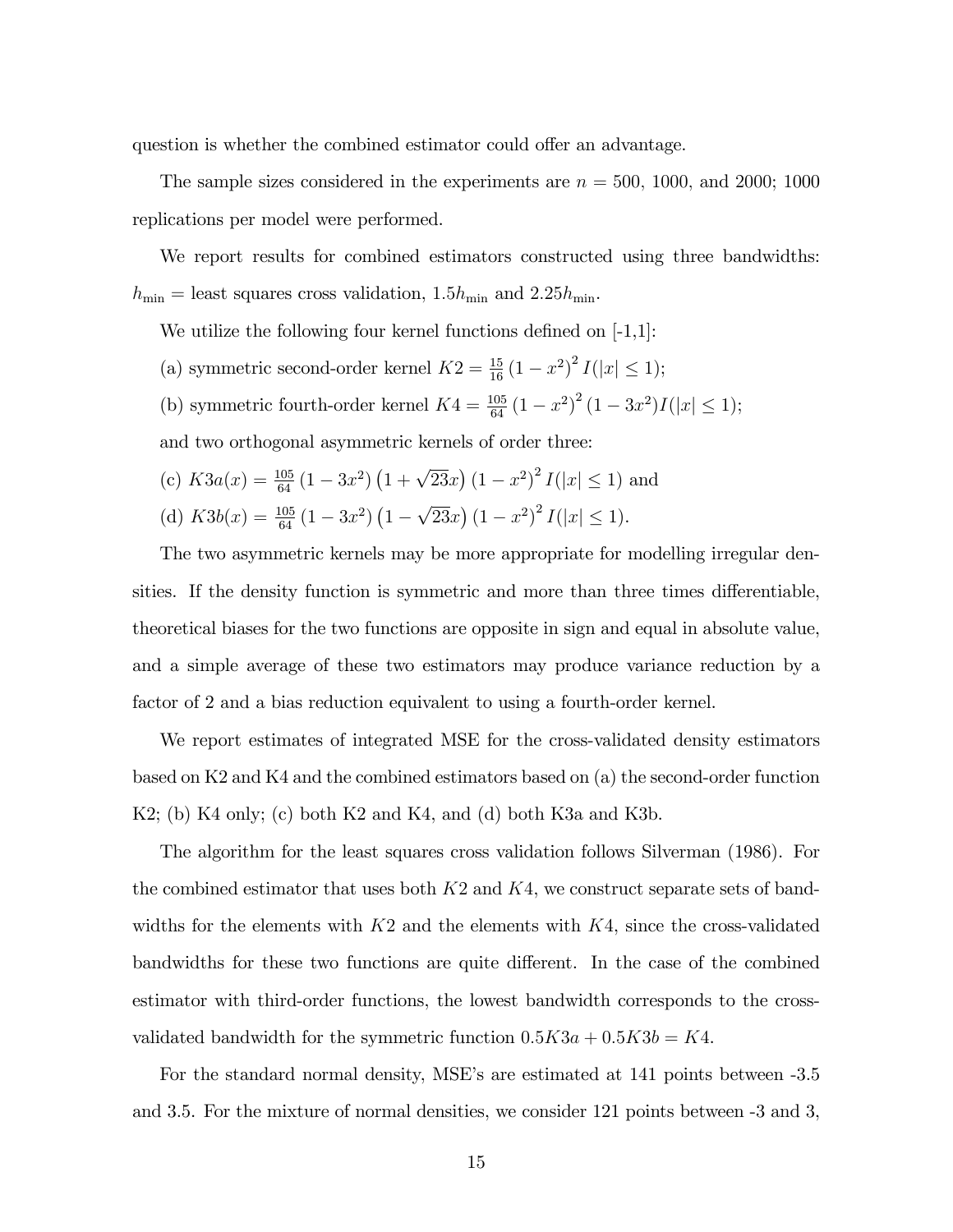and for the piecewise-linear density 161 points between -2.5 and 1.5 are evaluated.

The combined estimators are constructed as described in Section 4.2.

#### 5.2 Summary of the results

The purpose of this Monte Carlo experiment is to compare the performances of crossvalidated and combined estimators. We demonstrate that the cross-validated estimates are quite sensitive to the choice of kernel function and that the combined estimators offer a more reliable way of ensuring robustness and accuracy in density estimation (by the MISE criterion).

In Table 1 we present estimated MISEs for all the models. Table 2 contains relative MISEs: for each combination of density and sample size we report the outcomes normalized by the MISE of the best cross-validated estimator. Thus, for the standard normal and the mixture of normal densities the denominator is the MISE of the crossvalidated estimator with the fourth-order kernel, while for the non-smooth case the MISE estimates are normalized by the cross-validated K2.

When the true data-generating process is the standard normal density, all reported estimators are very precise in absolute terms. The combined estimators are uniformly better than the cross-validated K2 estimator, while the combined K4 estimator has about 15% lower MISE than the cross-validated K4 estimator.

For the mixture of normal densities, the second-order cross-validated estimator has 10-20% larger MISE than the corresponding fourth-order estimator. The combined K2 estimator is slightly better than the cross-validated K2, while the remaining combined estimators are as good or better in terms of MISE than the cross-validated K4. In fact, as the sample size increases, the combined K4 estimator is gaining in precision relative to the cross-validated K4. The orthogonal pair of third-order kernels also shows a strong performance.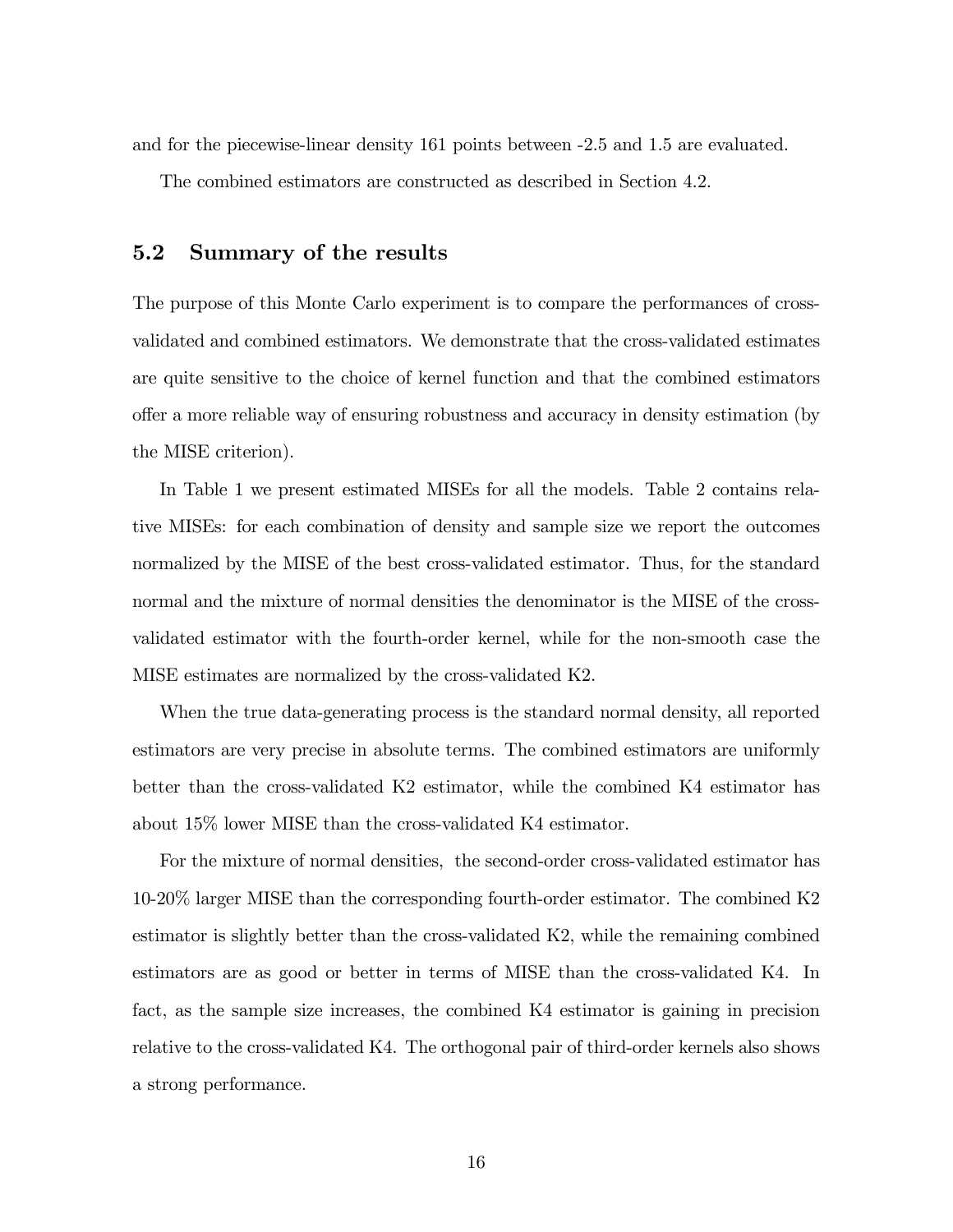In the case of the non-smooth density, the second-order cross-validated estimator outperforms the 4th-order kernel, though the difference is decreasing with  $n$ . The results show that all combined estimators are no worse than the 2nd-order cross-validated estimator and that their relative performance improves with sample size. At  $n = 2000$ , the MISE of the combined K2 estimator is 14% less than that of the cross-validated K2 estimator (10% less for the combined K4 and 6-7% less for the other two combined estimators).

The table is representative of a more extensive Monte Carlo experiment with a variety of bandwidth combinations as well as different kernel combinations. On the basis of these experiments we conclude the following:

1. No individual estimator offers a consistently good performance for all cases: the 4th order kernel with CV bandwidth is better in the normal and mixed case, but the 2d order kernel is better in the non-smooth case.

2. The combined estimator always improves on the "incorrect" choice of an individual estimator: if, for example, we use the second-order kernel in the mixed case (where the errors could be substantial), any of the combined estimators reduces the error.

3. The combined estimator often improves on the "best" individual estimator: practically always in the non-smooth case and for all combinations except the one using only the second-order kernel in the mixed case.

In the absence of knowledge of smoothness, the combined-estimator approach offers a robust way of obtaining the estimates as good or better than the best (unknown) individual cross-validated estimator. We recommend using the combined estimators based on higher-order kernels.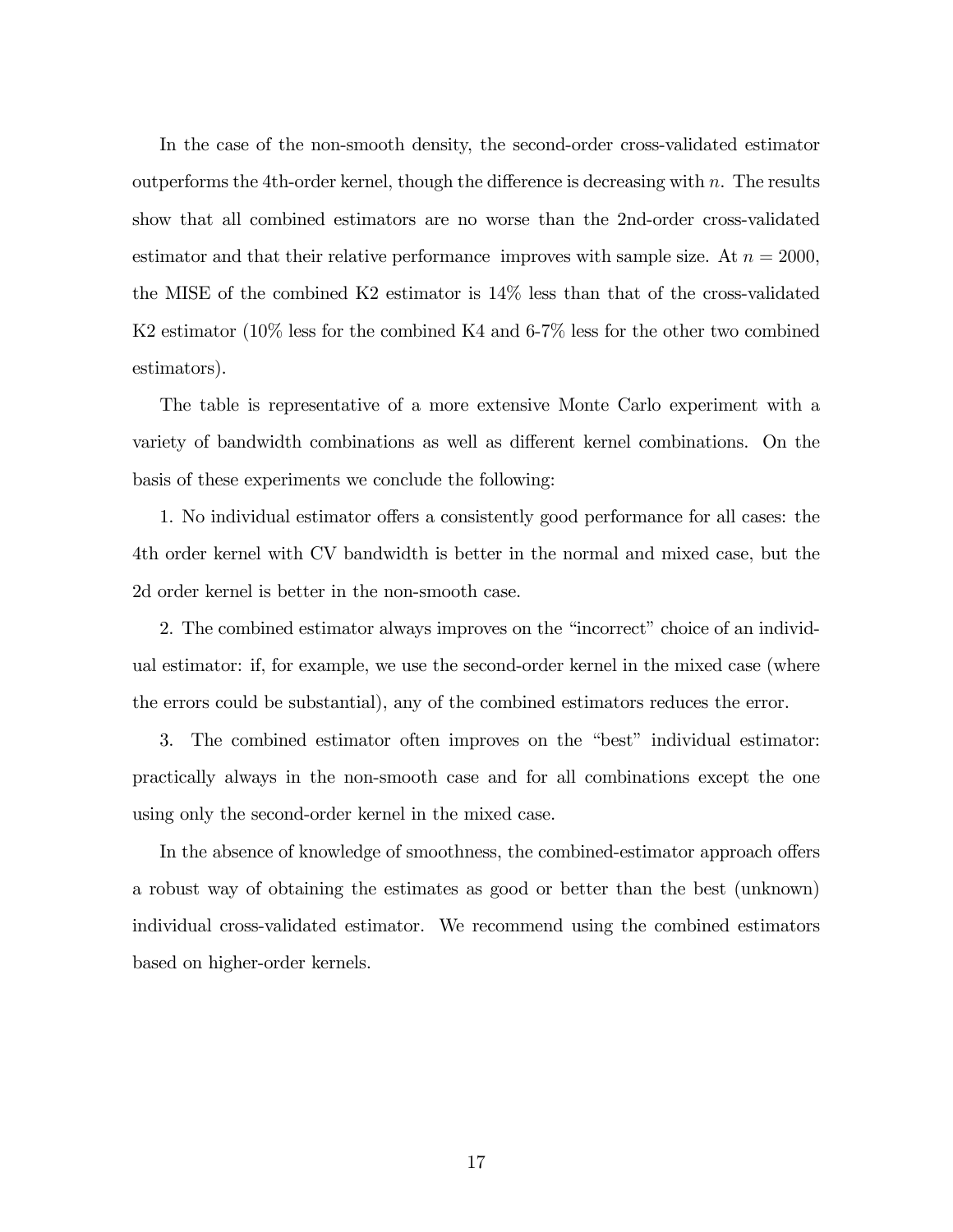# Acknowledgements

The support of the Social Sciences and Humanities Research Council of Canada (SSHRC), the Fonds québécois de la recherche sur la société et la culture  $(FQRSC)$  is gratefully acknowledged.

# Appendix: Proof of Theorem 2

To prove Theorem 2 we need to consider covariances between the  $\eta(h, K)$ .

For (a), consider first estimators that satisfy condition (a) of Theorem 1. Recall from Theorem 1 (a) that  $E\eta(h_i, K_j) \to 0$ , therefore the covariance matrix is determined by the value of  $E(\eta(h_{i_1}, K_{j_1})\eta(h_{i_2}, K_{j_2})).$ 

Since  $x_s$  is independent of  $x_t$  as long as  $s \neq t$ , their functions  $K_{j_1}(\frac{X_s - x}{h_{i_1}})$  $\frac{d(s-x)}{h_{i_1}}$  and  $K_{j_2}(\frac{X_t-x}{h_{i_2}})$  $\frac{(t - x)}{h_{i_2}}$  are also independent. We have that

$$
E(\eta(h_{i_1}, K_{j_1})\eta(h_{i_2}, K_{j_2}))
$$
  
=  $n (h_{i_1} h_{i_2})^{\frac{1}{2}} E\left[ \left( \frac{1}{n h_{i_1}} \sum K_{j_1} (\frac{X_s - x}{h_{i_1}}) - f(x) \right) \left( \frac{1}{n h_{i_2}} \sum K_{j_2} (\frac{X_t - x}{h_{i_2}}) - f(x) \right) \right]$   
=  $n (h_{i_1} h_{i_2})^{\frac{1}{2}} \frac{1}{n^2 h_{i_1} h_{i_2}} \sum E K_{j_1} (\frac{X_i - x}{h_{i_1}}) K_{j_2} (\frac{X_i - x}{h_{i_2}})$   
+  $n (h_{i_1} h_{i_2})^{\frac{1}{2}} \left[ \left( \frac{1}{n h_{i_1}} \sum E K_{j_1} (\frac{X_s - x}{h_{i_1}}) - f(x) \right) \left( \frac{1}{n h_{i_2}} \sum E K_{j_2} (\frac{X_t - x}{h_{i_2}}) - f(x) \right) \right]$   
-  $n^{-1} (h_{i_1} h_{i_2})^{-\frac{1}{2}} \sum E K_{j_1} (\frac{X_i - x}{h_{i_1}}) E K_{j_2} (\frac{X_i - x}{h_{i_2}})$   
=  $n (h_{i_1} h_{i_2})^{\frac{1}{2}} \frac{1}{n^2 h_{i_1} h_{i_2}} \sum E K_{j_1} (\frac{X_i - x}{h_{i_1}}) K_{j_2} (\frac{X_i - x}{h_{i_2}}) + o(1)$ 

The last equality follows from condition (a):  $n^{1/2}h^{1/2}B(h, K, x) \rightarrow 0$  for all K and h, the relationship  $\frac{1}{h} E K(\frac{X_s - x}{h}) - f(x) = B(h, K, x)$  and Assumption 3b.

Suppose without loss of generality that  $q_{12} = h_{i_1}/h_{i_2} \rightarrow q < \infty$  (if  $q_{12} \rightarrow \infty$  consider instead  $q_{21} = q_{12}^{-1}$ ). For the first term

$$
\frac{q_{12}^{1/2}}{nh_{i_1}} \sum E K_{j_1}(\frac{X_i - x}{h_{i_1}}) K_{j_2}(\frac{q_{12}(X_i - x)}{h_{i_1}}) = \frac{q_{12}^{1/2}}{h_{i_1}} \int K_{j_1}(\frac{w - x}{h_{i_1}}) K_{j_2}(\frac{q_{12}(w - x)}{h_{i_1}}) f(w) dw; \text{ by substituting } z = \frac{w - x}{h_{i_1}},
$$
\n
$$
q_{12}^{\frac{1}{2}} \int K_{j_1}(z) K_{j_2}(q_{12}z) f(x + h_{i_1}z) dz.
$$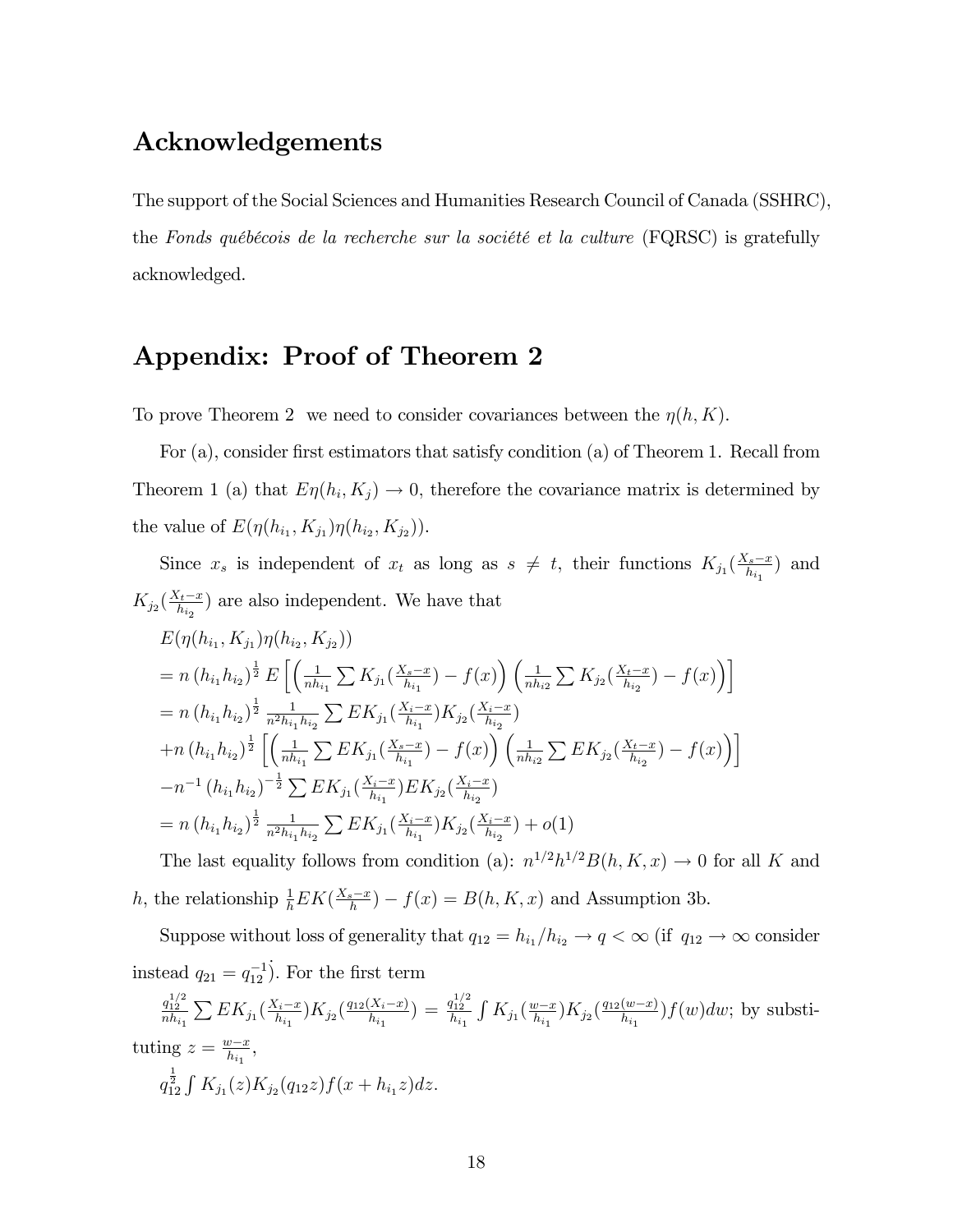Thus, as  $n \to \infty$ ,  $h_{i_1} \to 0$ ,  $q_{12} \to q$  and by continuity of f,  $E(\eta(h_{i_1}, K_{j_1})\eta(h_{i_2}, K_{j_2})) \to q^{\frac{1}{2}}f(x) \int K_{j_1}(z)K_{j_2}(qz)dz.$ If  $q \to 0$ , the limit is zero.

Then consider for a vector  $\lambda : \lambda' \lambda = 1$  variables  $z_n = \lambda' \Sigma^{-1/2} \eta_\alpha$ , where  $\Sigma = Var(\eta_a)$ . Using Assumption 2(c) that  $\int K(z)^{2+\delta} dz < \infty$  for some  $\delta > 0$ , it can be shown that some higher moment of  $z_n^2$  exists (see Pagan and Ullah (1999), p. 40) and so the Lyapunov condition is satisfied. By Lyapunov's central limit theorem, we have  $z_n \stackrel{d}{\rightarrow}$  $N(0, 1)$ . Part (a) follows by Cramer-Wold theorem.

Part (a) for bandwidths corresponding to condition (b) of Theorem 1 is obtained similarly by noting that it implies  $0 < h_{i_1}/h_{i_2} = q < \infty$  when  $m' < i_1, i_2 \le m''$ .

Part (b) follows from (c) of Theorem 1. For part (c) the covariances are zero because the estimators have different convergence rates. $\blacksquare$ 

# References

- [1] Bowman, A., 1984, An alternative method of cross-validation for the smoothing of density estimates. Biometrika, 71, 353-360.
- [2] Cleveland, W.S. and Loader, C.R., 1996, Smoothing by local regression: principles and methods, In: W. Hardle and M.G. Schimek (Eds.) Statistical Theory and Computational Aspects of Smoothing (Heidelberg: Physica), 10-49.
- [3] Duin, R.P.W., 1976, On the choice of smoothing parameter for Parzen estimators of probability density functions. IEEE Transactions on Computers, C-25, 1175-1179.
- [4] Fan, Y. and Ullah, A., 1999, Asymptotic normality of a combined regression estimator. Journal of Multivariate Analysis, 71, 191-240.
- [5] Gerard, P. and Schucany, W., 1999, Local bandwidth selection for kernel estimation of population densities with line transect sampling. Biometrics, 55, 769-773.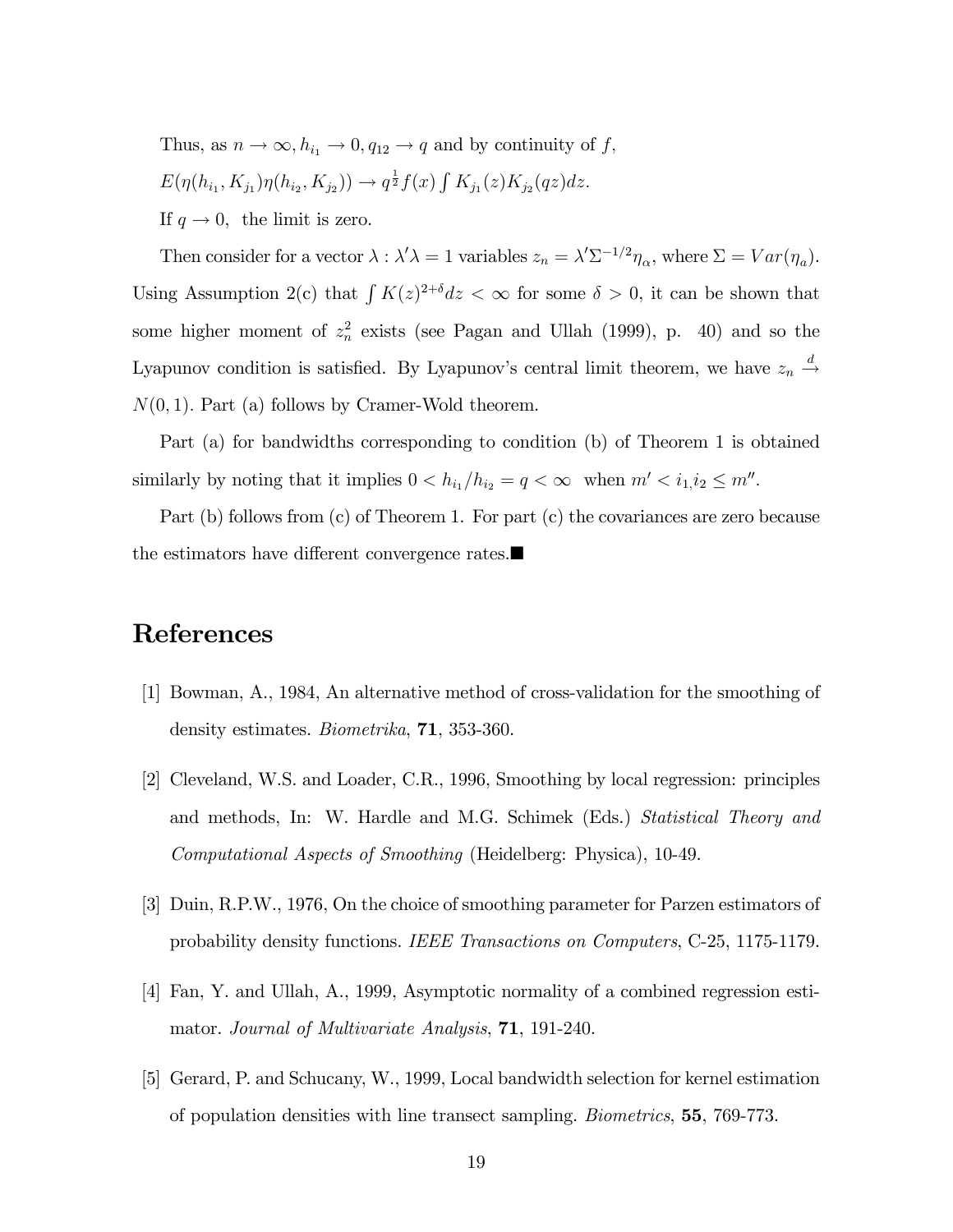- [6] Hall, P., 1983, Large sample optimality of least squares cross-validation in density estimation. Annals of Statistics, 11, 1156-1174.
- [7] Hall, P., 1992, The Bootstrap and Edgeworth Expansion (New York: Springer-Verlag).
- [8] Härdle, W., Kerkyacharian, G., Picard, D. and Tsybakov, A., 1998, Wavelets, Approximation, and Statistical Applications (New York: Springer-Verlag).
- [9] Kotlyarova, Y. and Zinde-Walsh, V., 2004, Improving the efficiency of the smoothed maximum score estimator. Working paper, McGill University.
- [10] Kotlyarova, Y. and Zinde-Walsh, V., 2006, Non- and semi-parametric estimation in models with unknown smoothness. Economics Letters, 93, 379-386.
- [11] Lambert, C.G., Harrington, S.E., Harvey, C.R. and Glodjo, A., 1999, Efficient on-line nonparametric kernel density estimation. Algorithmica, 25, 37-57.
- [12] Li, Q. and Racine, J.S., 2007, Nonparametric Econometrics: Theory and Practice (Princeton University Press).
- [13] Loader, C.R., 1999a, Bandwidth selection: classical or plug-in? The Annals of Statistics, 27, 415-438.
- [14] Loader, C.R., 1999b, Local Regression and Likelihood (New York: Springer).
- [15] Marron, J.S. and Wand, M.P., 1992, Exact mean integrated squared error. Annals of Statistics, 20, 712-736.
- [16] Pagan, A. and Ullah, A., 1999, Nonparametric Econometrics (Cambridge University Press).
- [17] Park, B.U. and Marron, J.S., 1990, Comparison of data-driven bandwidth selectors. Journal of the American Statistical Association, 85, 66-72.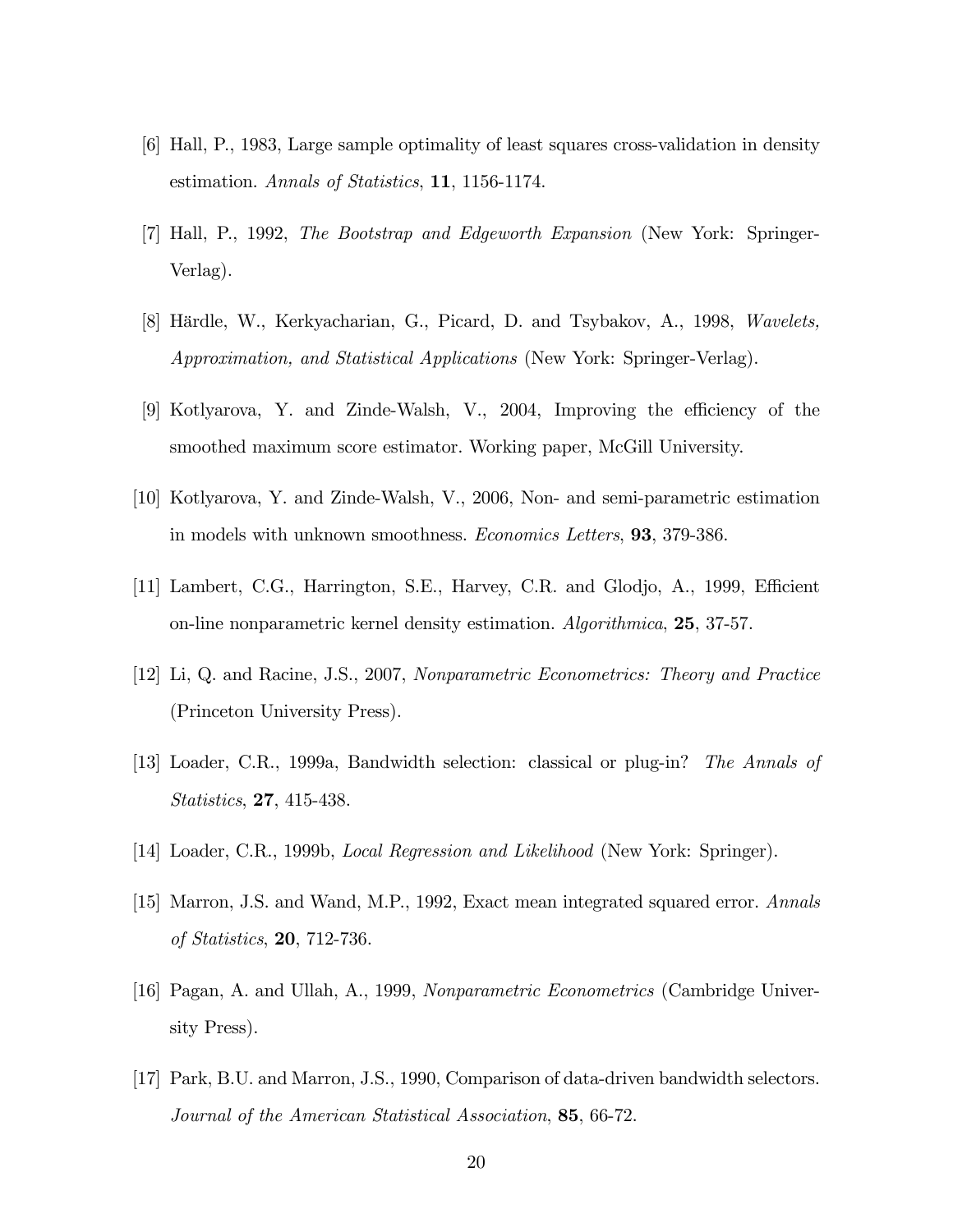- [18] Park, B.U. and Turlach, B.A., 1992, Practical performance of several data driven bandwidth selectors. Computational Statistics, 7, 251-270.
- [19] Parzen, E., 1962, On estimation of a probability density and mode. Annals of Mathematical Statistics, 33, 1065-1076.
- [20] Rosenblatt, M., 1956, Remarks on some nonparametric estimates of a density function. Annals of Mathematical Statistics, 27, 832-837.
- [21] Rudemo, M., 1982, Empirical choice of histograms and kernel density estimators. Scandinavian Journal of Statistics, **9**, 65-78.
- [22] Schucany, W. and Sommers, J., 1977, Improvement of kernel type density estimators. Journal of the American Statistical Association, 72, 420-423.
- [23] Schuster, E.F. and Gregory, G.G., 1981, On the inconsistency of maximum likelihood nonparametric density estimators. In: W. F. Eddy (Ed.) Computer Science and Statistics: Proceedings of the 13th Symposium on the Interface (Berlin: Springer), 295-298.
- [24] Sheather, S.J. and Jones, M.C., 1991, A reliable data-based bandwidth selection method for kernel density estimation. Journal of the Royal Statistical Society, Series B, 53, 683-690.
- [25] Silverman, B.W., 1986, Density Estimation for Statistics and Data Analysis (London: Chapman and Hall).
- [26] Stone, C.J., 1984, An asymptotically optimal window selection rule for kernel density estimates. Annals of Statistics, 12, 1285-1297.
- [27] Zinde-Walsh, V., 2002, Asymptotic theory for some high breakdown point estimators. Econometric Theory, 18, 1172-1196.